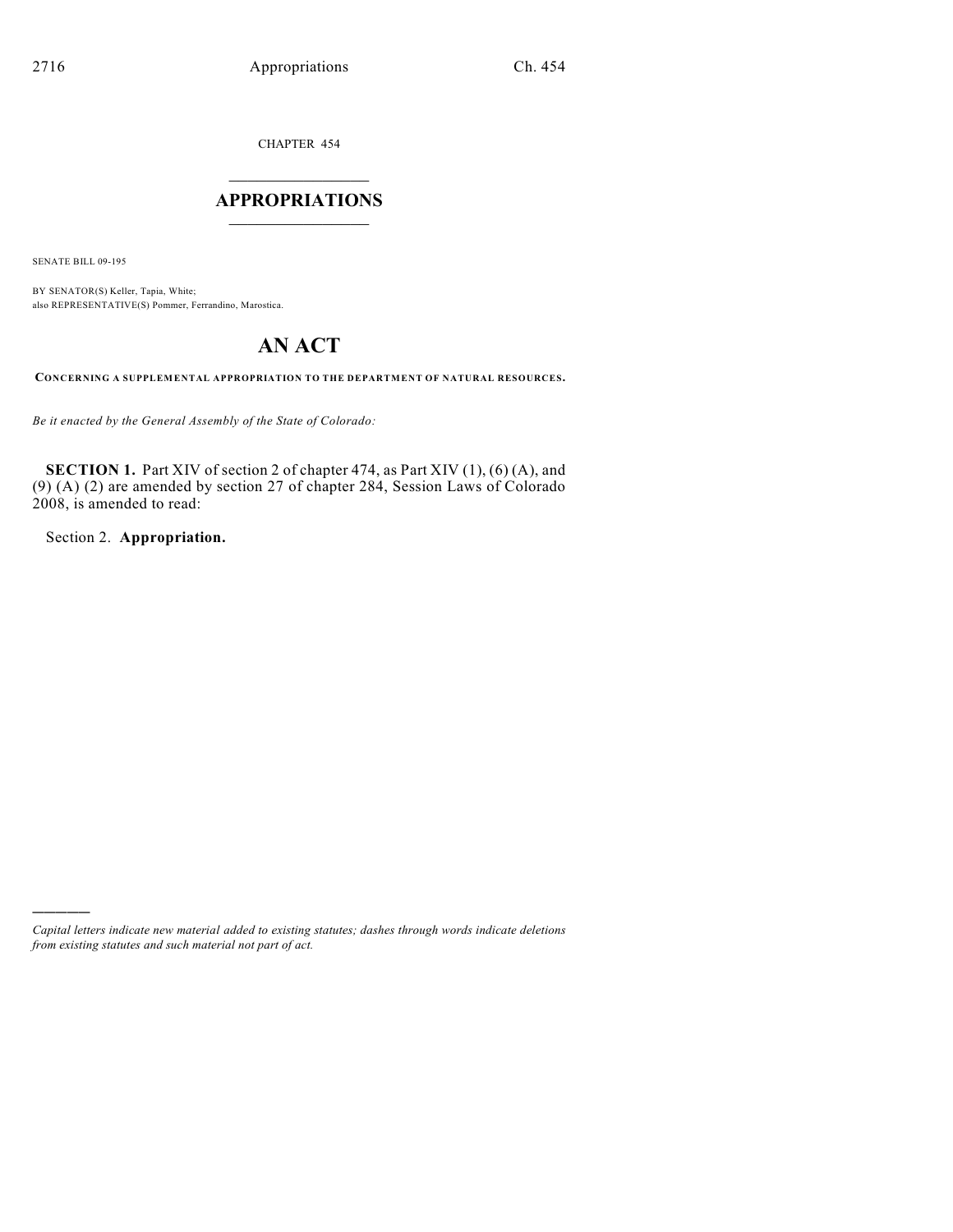|                           |              |                               | APPROPRIATION FROM            |                             |                                       |                                |  |  |  |  |
|---------------------------|--------------|-------------------------------|-------------------------------|-----------------------------|---------------------------------------|--------------------------------|--|--|--|--|
| ITEM &<br><b>SUBTOTAL</b> | <b>TOTAL</b> | <b>GENERAL</b><br><b>FUND</b> | <b>GENERAL</b><br><b>FUND</b> | <b>CASH</b><br><b>FUNDS</b> | <b>REAPPROPRIATED</b><br><b>FUNDS</b> | <b>FEDERAL</b><br><b>FUNDS</b> |  |  |  |  |
|                           |              |                               | <b>EXEMPT</b>                 |                             |                                       |                                |  |  |  |  |
|                           |              |                               |                               |                             |                                       |                                |  |  |  |  |

## **PART XIV DEPARTMENT OF NATURAL RESOURCES**

### **(1) EXECUTIVE DIRECTOR'S OFFICE**

| <b>Personal Services</b>                              | 5,096,415    | 240,588        |                        | 4.855.827              |         |
|-------------------------------------------------------|--------------|----------------|------------------------|------------------------|---------|
|                                                       | 4,999,832    | 146,650        |                        | 4,853,182 <sup>a</sup> |         |
|                                                       | $(59.4$ FTE) |                |                        |                        |         |
| Health, Life, and Dental                              | 8,142,015    | 1,878,076      | 5,315,461              | 292,835 <sup>a</sup>   | 655,643 |
|                                                       | 7,951,532    | 1,797,593      | 5,205,461 <sup>b</sup> |                        |         |
| Short-term Disability                                 | 131,569      | 28,010         | 87,750                 | $5,607$ <sup>a</sup>   | 10,202  |
|                                                       | 129,179      | 26,620         | 86,750 <sup>b</sup>    |                        |         |
| S.B. 04-257 Amortization                              |              |                |                        |                        |         |
| <b>Equalization Disbursement</b>                      | 1,612,132    | 337,559        | $1,080,000^{\circ}$    | 69,014 <sup>a</sup>    | 125,559 |
|                                                       | 1,601,656    | 327,083        |                        |                        |         |
| S.B. 06-235 Supplemental<br>Amortization Equalization |              |                |                        |                        |         |
| Disbursement                                          | 750,077      | 152,620        | $506,250^{\circ}$      | $32,351$ <sup>a</sup>  | 58,856  |
|                                                       | 744,849      | 147,392        |                        |                        |         |
| Ch. 454                                               |              | Appropriations |                        |                        | 2717    |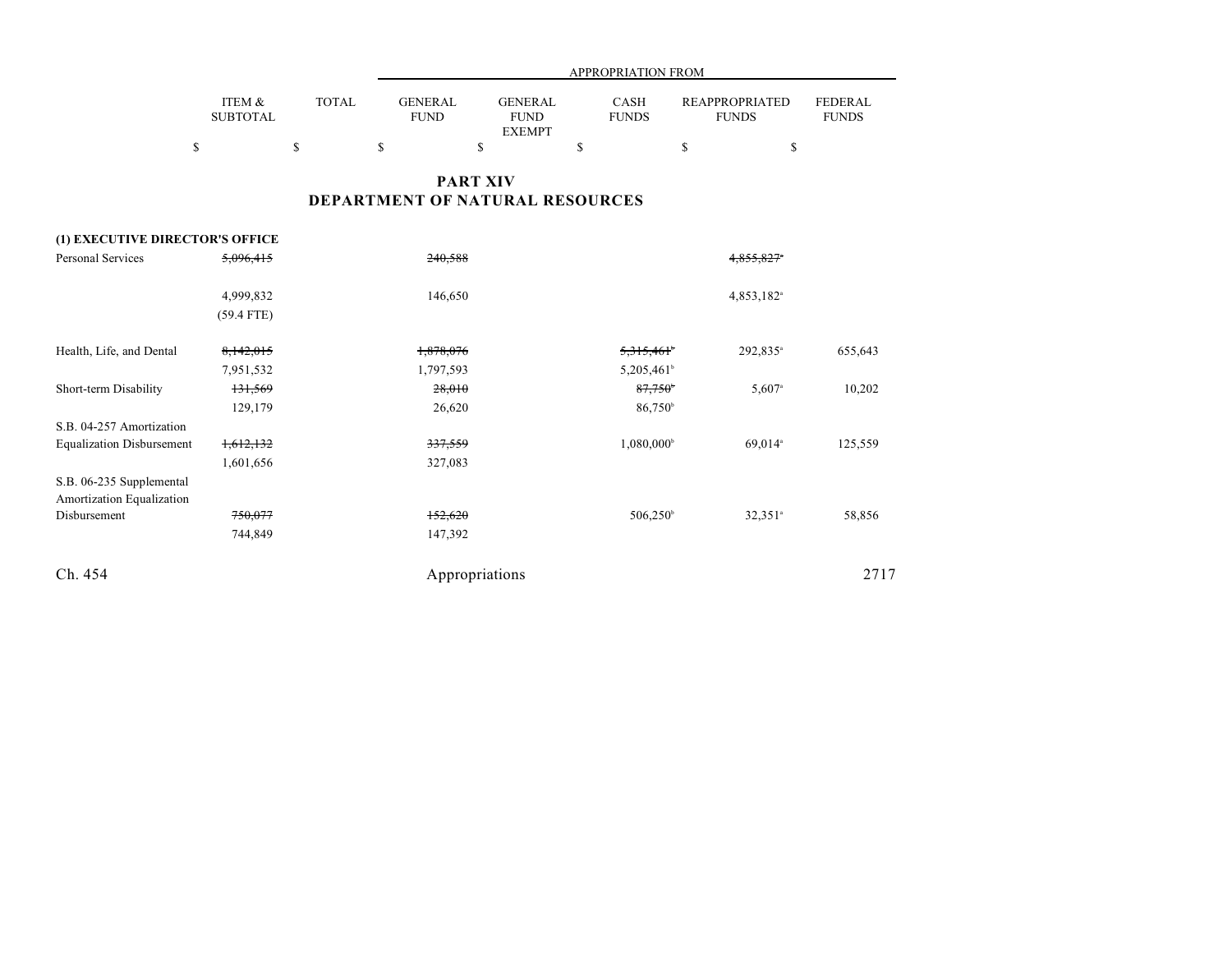| APPROPRIATION FROM |  |
|--------------------|--|
|                    |  |

|                              | ITEM &<br><b>SUBTOTAL</b> | <b>TOTAL</b> | <b>GENERAL</b><br><b>FUND</b> | <b>GENERAL</b><br><b>FUND</b><br><b>EXEMPT</b> | CASH<br><b>FUNDS</b>   | <b>REAPPROPRIATED</b><br><b>FUNDS</b> | <b>FEDERAL</b><br><b>FUNDS</b> |
|------------------------------|---------------------------|--------------|-------------------------------|------------------------------------------------|------------------------|---------------------------------------|--------------------------------|
|                              | \$                        | \$           | \$                            | \$                                             | \$                     | \$                                    | \$                             |
| Salary Survey and Senior     |                           |              |                               |                                                |                        |                                       |                                |
| <b>Executive Service</b>     | 3,378,225                 |              | 624,902                       |                                                | 2,495,362 <sup>b</sup> | 182,791 <sup>a</sup>                  | 75,170                         |
| Performance-based Pay        |                           |              |                               |                                                |                        |                                       |                                |
| Awards                       | 1,431,138                 |              | 324,273                       |                                                | 999,940 <sup>b</sup>   | 66,259 <sup>a</sup>                   | 40,666                         |
| Shift Differential           | 19,373                    |              | 5,812                         |                                                | $13,561^{\circ}$       |                                       |                                |
| Workers' Compensation        | 1,193,258                 |              | 152,872                       |                                                | 1,039,018              |                                       | 1,368                          |
| <b>Operating Expenses</b>    | 1,261,883                 |              |                               |                                                | 1,060,977              | $195,569$ <sup>*</sup>                | 5,337                          |
|                              | 1,259,600                 |              |                               |                                                |                        | 193,286 <sup>a</sup>                  |                                |
| Legal Services for 43,952    |                           |              |                               |                                                |                        |                                       |                                |
| hours                        | 3,300,795                 |              | 876,300                       |                                                | 2,338,720              | 37,600 <sup>a</sup>                   | 48,175                         |
|                              |                           |              | 826,300                       |                                                | 2,388,720 <sup>b</sup> |                                       |                                |
| Purchase of Services from    |                           |              |                               |                                                |                        |                                       |                                |
| Computer Center              | 686,562                   |              | 9,533                         |                                                | 519,710 <sup>b</sup>   | 157,319 <sup>a</sup>                  |                                |
| Multiuse Network             |                           |              |                               |                                                |                        |                                       |                                |
| Payments                     | 1,058,888                 |              | 257,730                       |                                                | 731,043 <sup>b</sup>   | $62,113$ <sup>a</sup>                 | 8,002                          |
| <b>MANAGEMENT AND</b>        |                           |              |                               |                                                |                        |                                       |                                |
| <b>ADMINISTRATION OF OIT</b> | 226,424                   |              | 47,835                        |                                                | $165,212^b$            | 8,417 <sup>a</sup>                    | 4,960                          |
| Payment to Risk              |                           |              |                               |                                                |                        |                                       |                                |
| Management and Property      |                           |              |                               |                                                |                        |                                       |                                |
| Funds                        | 1,168,937                 |              | 209,005                       |                                                | $924,260^{\circ}$      | 27,698 <sup>a</sup>                   | 7,974                          |
| Vehicle Lease Payments       | 2,561,870                 |              | 365,018                       |                                                | 2,126,719              |                                       | 70,133                         |
|                              | 2,551,870                 |              |                               |                                                | 2,116,719 <sup>b</sup> |                                       |                                |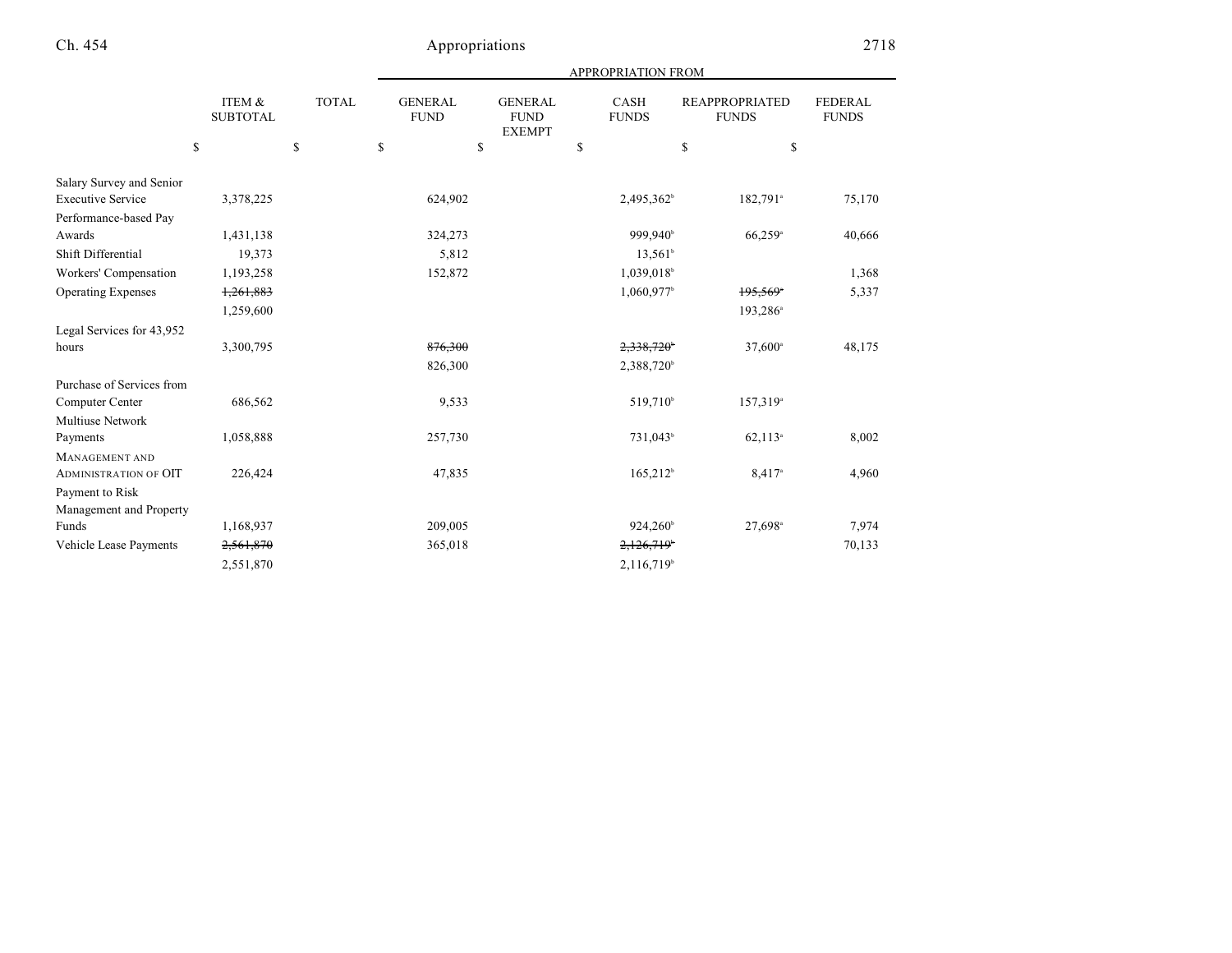| <b>Information Technology</b>  |           |            |         |                        |                   |         |
|--------------------------------|-----------|------------|---------|------------------------|-------------------|---------|
| Asset Maintenance              | 282,477   |            | 53,746  | $125,957$ <sup>b</sup> | $90,538^{\circ}$  | 12,236  |
| Leased Space                   | 1,232,822 |            | 492,842 | 716,692                |                   | 23,288  |
|                                | 1,252,418 |            | 509,640 | 719,490 <sup>b</sup>   |                   |         |
| Capitol Complex Leased         |           |            |         |                        |                   |         |
| Space                          | 866,705   |            | 243,501 | 348,807 <sup>b</sup>   | $169.706^{\circ}$ | 104,691 |
| <b>Communications Services</b> |           |            |         |                        |                   |         |
| Payments                       | 988,238   |            | 117,207 | 871,031 <sup>b</sup>   |                   |         |
|                                |           | 35,163,379 |         |                        |                   |         |
|                                |           | 35,091,956 |         |                        |                   |         |
|                                |           |            |         |                        |                   |         |

<sup>a</sup> These amounts shall be from statewide and departmental indirect cost recoveries.

 $\,^{\circ}$  These amounts shall be from various sources of cash funds.

### **(2) DIVISION OF RECLAMATION, MINING, AND**

### **SAFETY**

#### **(A) Coal Land Reclamation**

| Program Costs            | 2,116,618    | $444.490$ <sup>*</sup> | 1,672,128              |
|--------------------------|--------------|------------------------|------------------------|
|                          | 2,087,395    | 438,355 <sup>a</sup>   | 1,649,040 <sup>b</sup> |
|                          | $(23.0$ FTE) |                        |                        |
| Indirect Cost Assessment | 121,427      | 53,777 <sup>a</sup>    | $67,650^{\circ}$       |
|                          | 2,238,045    |                        |                        |
|                          | 2,208,822    |                        |                        |

<sup>a</sup> These amounts shall be from the Operational Account of the Severance Tax Trust Fund established pursuant to Section 39-29-109 (1) (a) (II), C.R.S.

<sup>b</sup> These amounts shall be from the United States Office of Surface Mining, and are shown for informational purposes only.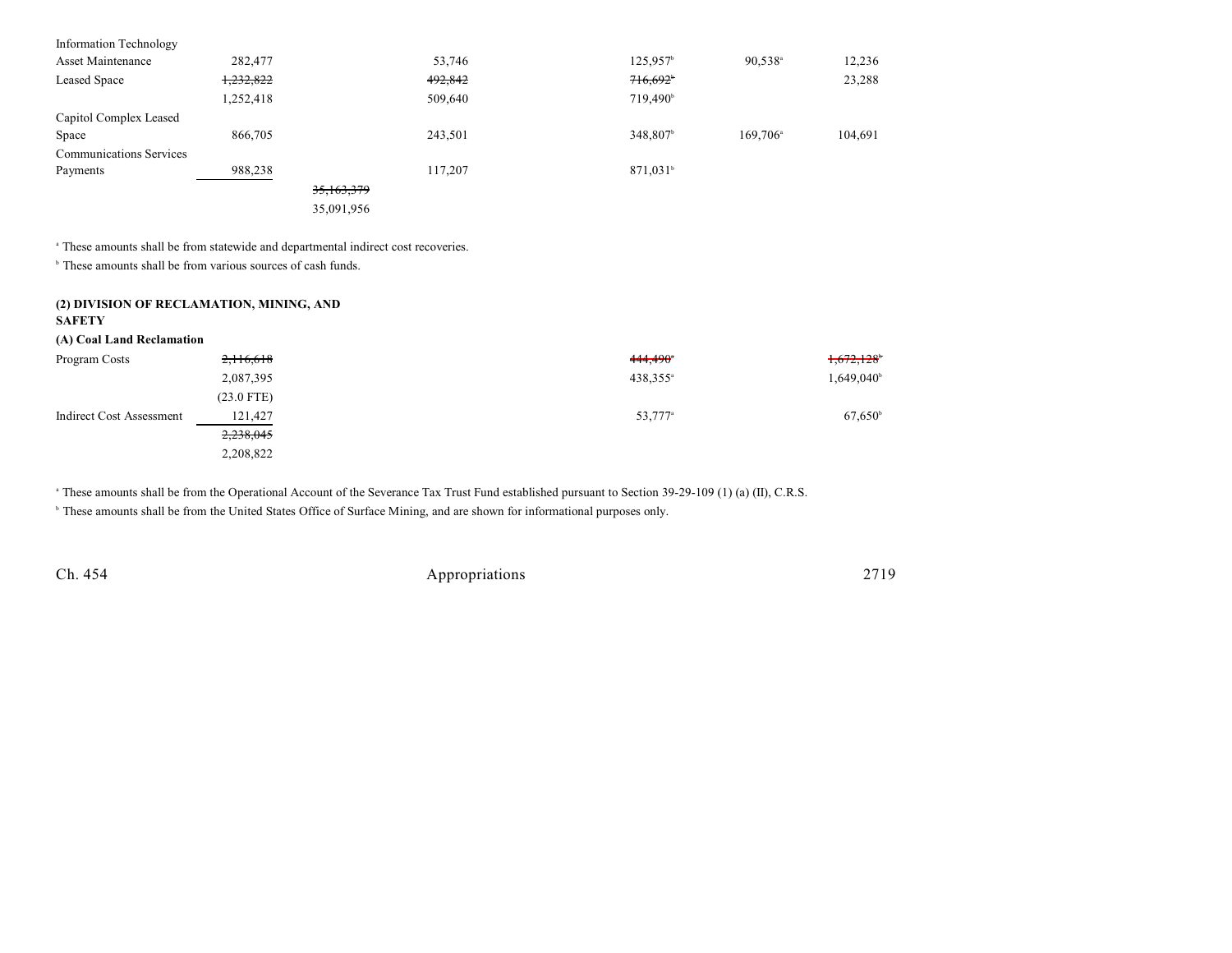|                                     |                           |              |                               |                                                | APPROPRIATION FROM       |                                       |                  |                                |
|-------------------------------------|---------------------------|--------------|-------------------------------|------------------------------------------------|--------------------------|---------------------------------------|------------------|--------------------------------|
|                                     | ITEM &<br><b>SUBTOTAL</b> | <b>TOTAL</b> | <b>GENERAL</b><br><b>FUND</b> | <b>GENERAL</b><br><b>FUND</b><br><b>EXEMPT</b> | CASH<br><b>FUNDS</b>     | <b>REAPPROPRIATED</b><br><b>FUNDS</b> |                  | <b>FEDERAL</b><br><b>FUNDS</b> |
|                                     | \$                        | \$           | \$                            | \$                                             | \$                       | \$                                    | \$               |                                |
| (B) Inactive Mines                  |                           |              |                               |                                                |                          |                                       |                  |                                |
| Program Costs                       | 1,792,842                 |              |                               |                                                |                          |                                       |                  |                                |
|                                     | 1,790,755                 |              |                               |                                                |                          |                                       |                  |                                |
|                                     | $(18.4$ FTE)              |              |                               |                                                |                          |                                       |                  |                                |
| Mine Site Reclamation <sup>49</sup> | 407,658                   |              |                               |                                                |                          |                                       |                  |                                |
|                                     | $(1.2$ FTE)               |              |                               |                                                |                          |                                       |                  |                                |
| Reclamation of Forfeited            |                           |              |                               |                                                |                          |                                       |                  |                                |
| Mine Sites <sup>50</sup>            | 342,000                   |              |                               |                                                |                          |                                       |                  |                                |
| Abandoned Mine Safety               | 112,113                   |              |                               |                                                |                          |                                       |                  |                                |
|                                     | $(0.2$ FTE)               |              |                               |                                                |                          |                                       |                  |                                |
| <b>Indirect Cost Assessment</b>     | 78,083                    |              |                               |                                                |                          |                                       |                  |                                |
|                                     | 2,732,696                 |              |                               |                                                | $1,361,010$ <sup>a</sup> |                                       | $30,000^{\circ}$ | 1,341,686                      |
|                                     | 2,730,609                 |              |                               |                                                |                          |                                       |                  | 1,339,599                      |

<sup>a</sup> Of this amount, \$860,244 shall be from the Operational Account of the Severance Tax Trust Fund established pursuant to Section 39-29-109 (1) (a) (II), C.R.S., and \$500,766 shall be from the Abandoned Mine Reclamation Fund created in Section 34-34-102 (1), C.R.S.

 $^{\circ}$  This amount shall be transferred from the Department of Public Health and Environment.

### **(C) Minerals**

Program Costs 2,110,110

1,872,894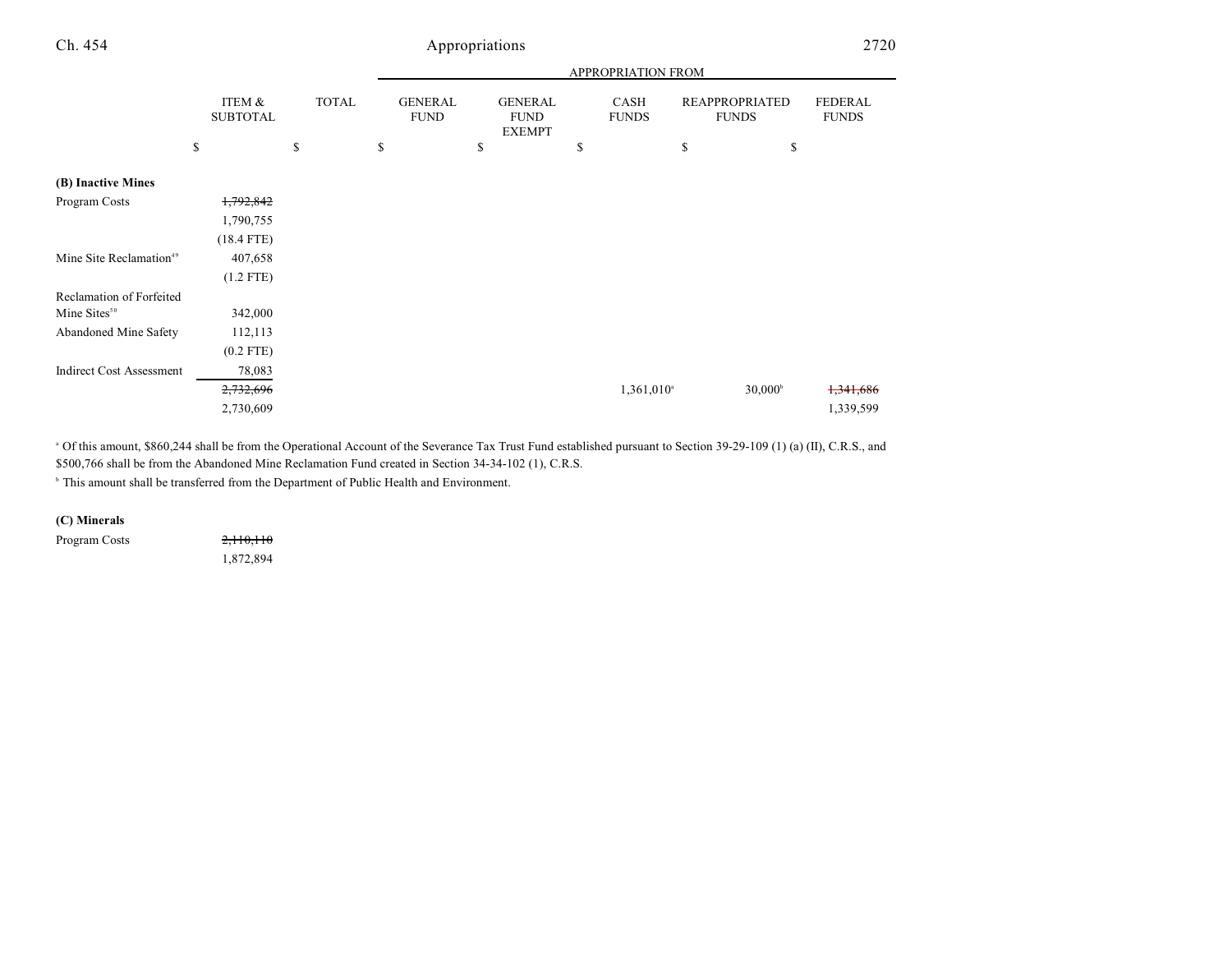|                          | $(23.9$ FTE) |
|--------------------------|--------------|
| Indirect Cost Assessment | 114,718      |
|                          | 2,224,828    |
|                          | 1,987,612    |

<sup>a</sup> Of this amount, \$1,200,624 \$1,085,658 shall be from the Operational Account of the Severance Tax Trust Fund established pursuant to Section 39-29-109 (1) (a) (II), C.R.S., and \$1,024,204 \$901,954 shall be from the Mined Land Reclamation Fund established pursuant to Section 34-32-127 (1) (a), C.R.S.

### **(D) Mines Program**

| Colorado and Federal Mine    |             |                        |         |
|------------------------------|-------------|------------------------|---------|
| Safety Program               | 506,082     | 310,123                | 195,959 |
|                              | 505,140     | $309,397$ <sup>a</sup> | 195,743 |
|                              | $(5.0$ FTE) |                        |         |
| <b>Blaster Certification</b> |             |                        |         |
| Program                      | 106,714     | $22,410^{\circ}$       | 84,304  |
|                              | $(1.0$ FTE) |                        |         |
| Indirect Cost Assessment     | 23,066      | $15,850^{\circ}$       | 7,216   |
|                              | 635,862     |                        |         |
|                              | 634,920     |                        |         |

<sup>a</sup> Of this amount, \$304,123 \$303,397 shall be from the Operational Account of the Severance Tax Trust Fund established pursuant to Section 39-29-109 (1) (a) (II), C.R.S., and \$6,000 shall be from fees.

<sup>b</sup> These amounts shall be from the Operational Account of the Severance Tax Trust Fund established pursuant to Section 39-29-109 (1) (a) (II), C.R.S.

#### **(E) Emergency Response**

| _____<br>_______<br><b>Costs</b> | 25,000 | $25,000^{\circ}$ |
|----------------------------------|--------|------------------|
|                                  |        |                  |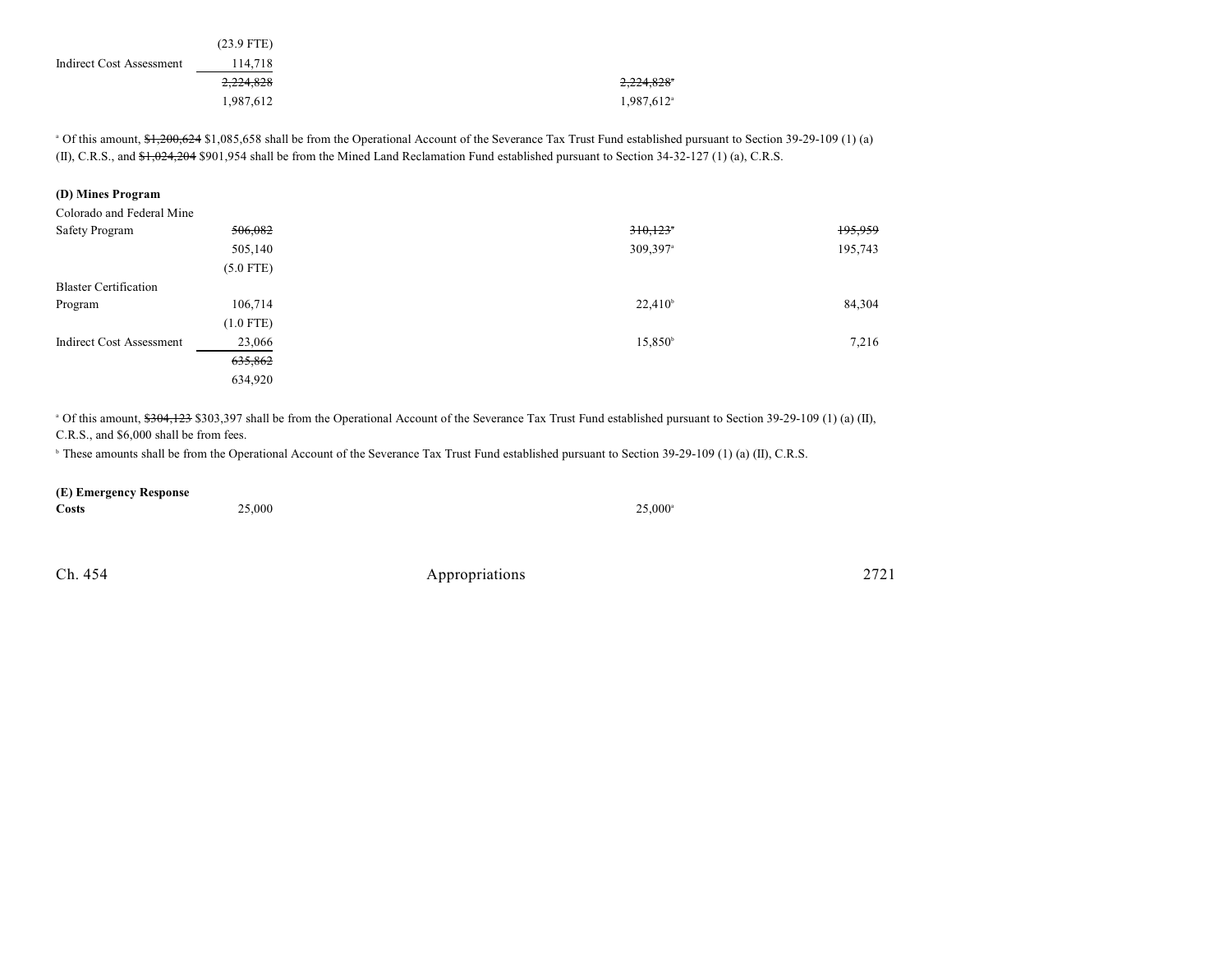|                           |              |                | APPROPRIATION FROM |                             |                       |                |  |  |  |  |
|---------------------------|--------------|----------------|--------------------|-----------------------------|-----------------------|----------------|--|--|--|--|
|                           |              | <b>GENERAL</b> | <b>GENERAL</b>     |                             | <b>REAPPROPRIATED</b> | <b>FEDERAL</b> |  |  |  |  |
| ITEM &<br><b>SUBTOTAL</b> | <b>TOTAL</b> | <b>FUND</b>    | <b>FUND</b>        | <b>CASH</b><br><b>FUNDS</b> | <b>FUNDS</b>          | <b>FUNDS</b>   |  |  |  |  |
|                           |              |                | <b>EXEMPT</b>      |                             |                       |                |  |  |  |  |
| S                         |              |                |                    |                             |                       |                |  |  |  |  |

<sup>a</sup> This amount shall be from the Operational Account of the Severance Tax Trust Fund established pursuant to Section 39-29-109 (1) (a) (II), C.R.S.

| 7,856,431 |  |
|-----------|--|
| 7,586,963 |  |

### **(3) GEOLOGICAL SURVEY**

Environmental Geology

| and Geological Hazards          |              |           |                        |                      |         |
|---------------------------------|--------------|-----------|------------------------|----------------------|---------|
| Program                         | 2,499,478    |           | 1,443,239              | 456,429 <sup>b</sup> | 599,810 |
|                                 | 2,414,698    |           | 1,358,459 <sup>a</sup> |                      |         |
|                                 | $(17.2$ FTE) |           |                        |                      |         |
| Mineral Resources and           |              |           |                        |                      |         |
| Mapping                         | 1,433,326    |           | 1,112,655              |                      | 320,671 |
|                                 | 1,357,457    |           | 1,036,786 <sup>c</sup> |                      |         |
|                                 | $(10.5$ FTE) |           |                        |                      |         |
| Colorado Avalanche              |              |           |                        |                      |         |
| <b>Information Center</b>       | 639,603      |           | $268,421$ <sup>d</sup> | 346,597°             | 24,585  |
|                                 | $(7.7$ FTE)  |           |                        |                      |         |
| <b>Indirect Cost Assessment</b> | 179,226      |           | 134,901f               |                      | 44,325  |
|                                 |              | 4,751,633 |                        |                      |         |
|                                 |              | 4,590,984 |                        |                      |         |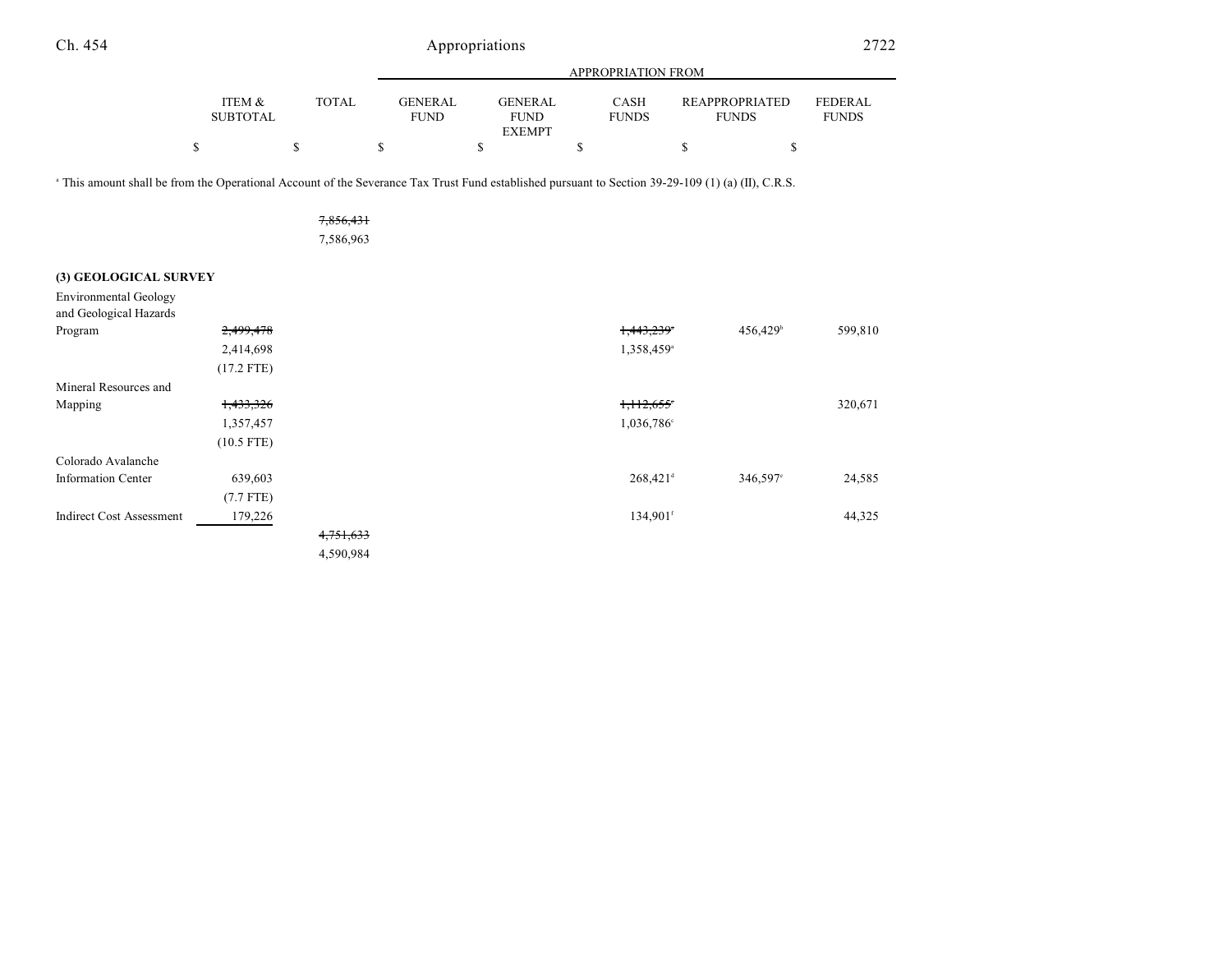<sup>a</sup> Of this amount,  $\frac{6916,022}{6}$  \$861,752 shall be from the Operational Account of the Severance Tax Trust Fund established pursuant to Section 39-29-109 (1) (a) (II),

C.R.S., and \$527,217 \$496,707 shall be from fees for geological services.

<sup>b</sup> This amount shall be from fees for geological services from the Department of Transportation, other state agencies, and indirect cost recoveries.

<sup>c</sup> Of this amount, \$1,031,496 \$955,662 shall be from the Operational Account of the Severance Tax Trust Fund established pursuant to Section 39-29-109 (1) (a) (II),

C.R.S., and \$81,159 \$81,124 shall be from fees paid by local governments.

 Of this amount, \$151,424 shall be from the Operational Account of the Severance Tax Trust Fund established pursuant to Section 39-29-109 (1) (a) (II), C.R.S., <sup>d</sup> \$86,500 shall be from grants and donations, \$28,497 shall be from training and materials fees, and \$2,000 shall be from the Snowmobile Recreation Fund established pursuant to Section 33-14-106, C.R.S.

 $\degree$  This amount shall be from the Department of Transportation.

<sup>f</sup> This amount shall be from the Operational Account of the Severance Tax Trust Fund established pursuant to Section 39-29-109 (1) (a) (II), C.R.S.

#### **(4) OIL AND GAS CONSERVATION COMMISSION**

| Program Costs                    | 6,355,411 | 6,355,411              |        |
|----------------------------------|-----------|------------------------|--------|
|                                  | 5,670,895 | 5,670,895 <sup>a</sup> |        |
|                                  |           | $(74.0$ FTE)           |        |
|                                  |           | $(71.0$ FTE)           |        |
| Underground Injection            |           |                        |        |
| Program                          | 96,559    |                        | 96,559 |
|                                  |           | $(2.0$ FTE)            |        |
| Plugging and Reclaiming          |           |                        |        |
| Abandoned Wells                  | 220,000   | $220,000^{\circ}$      |        |
| <b>Environmental Assistance</b>  |           |                        |        |
| and Complaint Resolution         | 312,033   | $312,033^b$            |        |
| Emergency Response <sup>51</sup> | 1,500,000 | 1,500,000 <sup>b</sup> |        |
| Special Environmental            |           |                        |        |
| Protection and Mitigation        |           |                        |        |
| Studies <sup>52</sup>            | 500,000   | 500,000 <sup>b</sup>   |        |
|                                  |           |                        |        |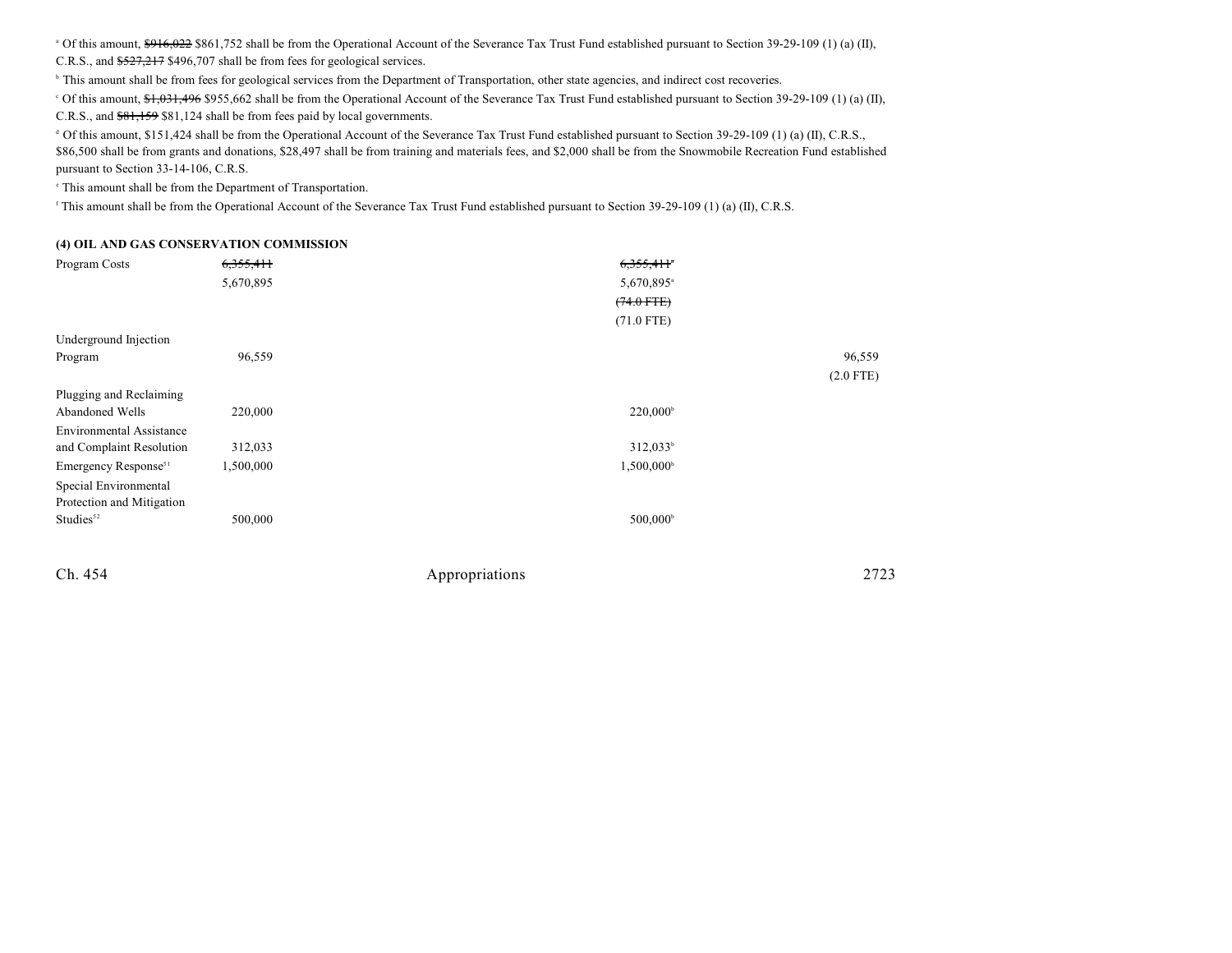|                                                 |                           |   | <b>APPROPRIATION FROM</b> |    |                               |   |                                                |                             |                                       |                         |
|-------------------------------------------------|---------------------------|---|---------------------------|----|-------------------------------|---|------------------------------------------------|-----------------------------|---------------------------------------|-------------------------|
|                                                 | ITEM &<br><b>SUBTOTAL</b> |   | <b>TOTAL</b>              |    | <b>GENERAL</b><br><b>FUND</b> |   | <b>GENERAL</b><br><b>FUND</b><br><b>EXEMPT</b> | <b>CASH</b><br><b>FUNDS</b> | <b>REAPPROPRIATED</b><br><b>FUNDS</b> | FEDERAL<br><b>FUNDS</b> |
|                                                 | \$                        | S |                           | D. |                               | ъ |                                                | \$                          | \$<br>\$                              |                         |
| S.B. 07-198 Coalbed<br>Methane Seepage Projects | 2,003,400                 |   |                           |    |                               |   |                                                | 2,003,400 <sup>b</sup>      |                                       |                         |
| <b>Indirect Cost Assessment</b>                 | 325,071                   |   |                           |    |                               |   |                                                | 319,294 <sup>b</sup>        |                                       | 5,777                   |
|                                                 |                           |   | 11,312,474                |    |                               |   |                                                |                             |                                       |                         |
|                                                 |                           |   | 10,627,958                |    |                               |   |                                                |                             |                                       |                         |

<sup>a</sup> Of this amount, \$3,207,233 \$2,896,187 shall be from the Oil and Gas Conservation and Environmental Response Fund established pursuant to Section 34-60-122 (5), C.R.S., and  $\frac{2}{3}$ , 148, 178 \$2,774,708 shall be from the Operational Account of the Severance Tax Trust Fund established pursuant to Section 39-29-109 (1) (a) (II), C.R.S.

<sup>h</sup> These amounts shall be from the Oil and Gas Conservation and Environmental Response Fund established pursuant to Section 34-60-122 (5), C.R.S.

#### **(5) STATE BOARD OF LAND COMMISSIONERS**

| Program Costs                   | <del>3,715,851</del> |           |                          |
|---------------------------------|----------------------|-----------|--------------------------|
|                                 | 3,642,177            |           |                          |
|                                 | $(38.0$ FTE)         |           |                          |
| <b>Indirect Cost Assessment</b> | 221,075              |           |                          |
|                                 |                      | 3,936,926 | 3,936,926*               |
|                                 |                      | 3,863,252 | $3,863,252$ <sup>a</sup> |

<sup>a</sup> Of this amount, <del>\$3,861,926</del> \$3,788,252 shall be from the State Land Board Trust Administration Fund established pursuant to Section 36-1-145 (2) (a), C.R.S., and is derived from mineral royalties, bonus income, lease rental revenue, timber sales, related interest income, and fees, and \$75,000 shall be from the State Board of Land Commissioners Land and Water Management Fund created pursuant to Section 36-1-148 (1), C.R.S.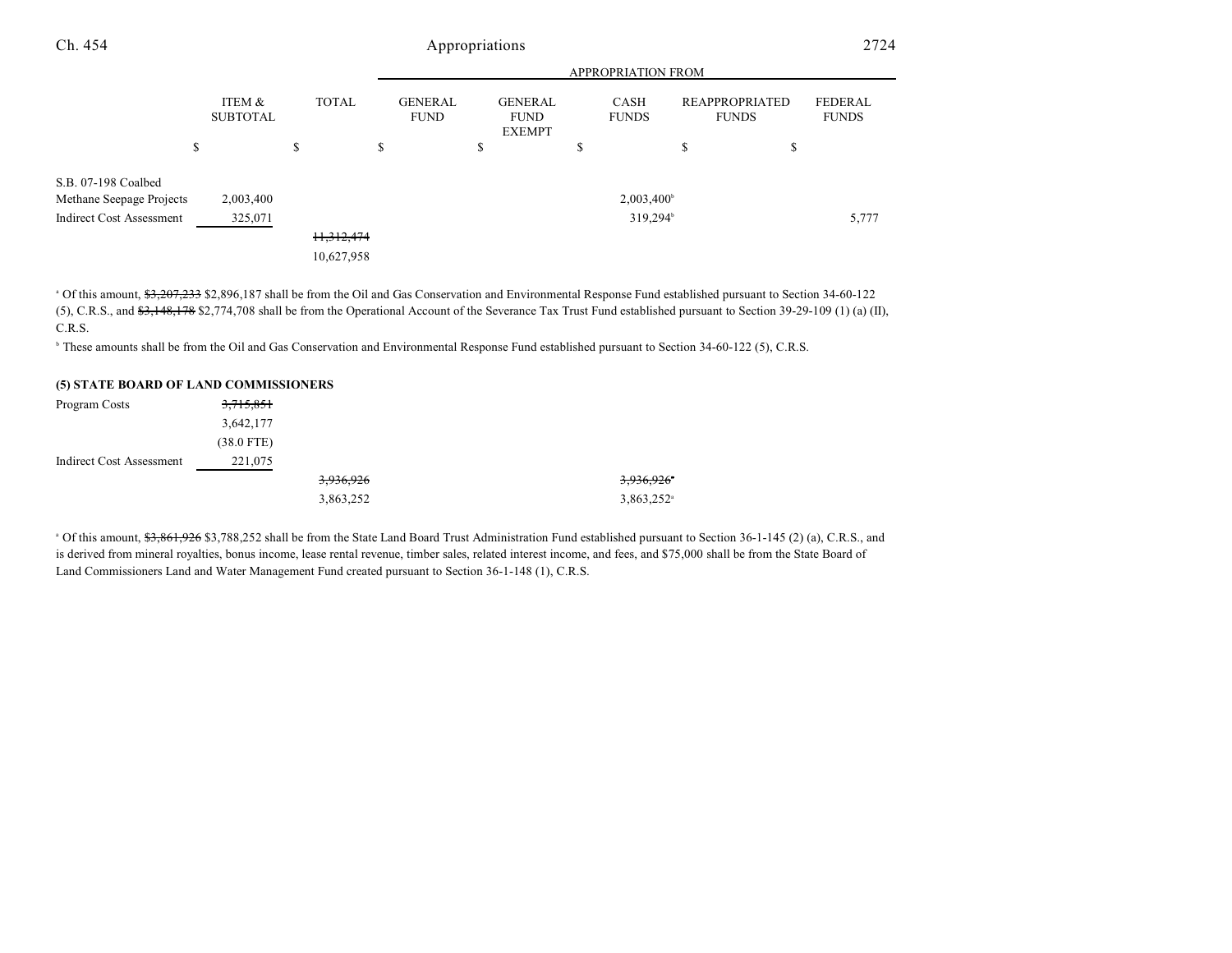#### **(6) PARKS AND OUTDOOR RECREATION**

| (A) State Park    |                        |                      |                         |                      |
|-------------------|------------------------|----------------------|-------------------------|----------------------|
| <b>Operations</b> | 2 <del>4,576,532</del> | <del>5,783,168</del> | 18,347,975°             | 445,389              |
|                   | 24,255,433             | 5,614,271            | 18,199,314 <sup>a</sup> | 441,848 <sup>b</sup> |
|                   | (260.7 FTE)            |                      |                         |                      |

<sup>a</sup> Of this amount, \$17,388,420 \$17,239,759 shall be from the Parks and Outdoor Recreation Cash Fund established pursuant to Section 33-10-111 (1), C.R.S., \$505,806 shall be from Lottery proceeds (including reserves from prior years) and is shown for informational purposes only, \$396,254 shall be from various sources of cash funds, \$50,058 shall be from the Snowmobile Recreation Fund established pursuant to Section 33-14-106, C.R.S., and \$7,437 shall be from the Off-highway Vehicle Recreation Fund established pursuant to Section 33-14.5-106 (1), C.R.S.

<sup>b</sup> This amount is anticipated to be received from the United States Bureau of Reclamation through a cost-sharing agreement to address the net operating deficit of Paonia, Vega, Rifle Gap, Crawford, and Navajo State parks, and is shown for informational purposes only.

| (B) Great Outdoors Colorado Board Grants |  |  |  |  |  |
|------------------------------------------|--|--|--|--|--|
| 709,000                                  |  |  |  |  |  |
| $(2.0$ FTE)                              |  |  |  |  |  |
|                                          |  |  |  |  |  |
| 1,969,000                                |  |  |  |  |  |
| $(14.5$ FTE)                             |  |  |  |  |  |
| 1,657,000                                |  |  |  |  |  |
| (6.0 FTE)                                |  |  |  |  |  |
| 4,335,000                                |  |  |  |  |  |
|                                          |  |  |  |  |  |

<sup>a</sup> This amount shall be from the Great Outdoors Colorado Board and is shown for informational purposes only.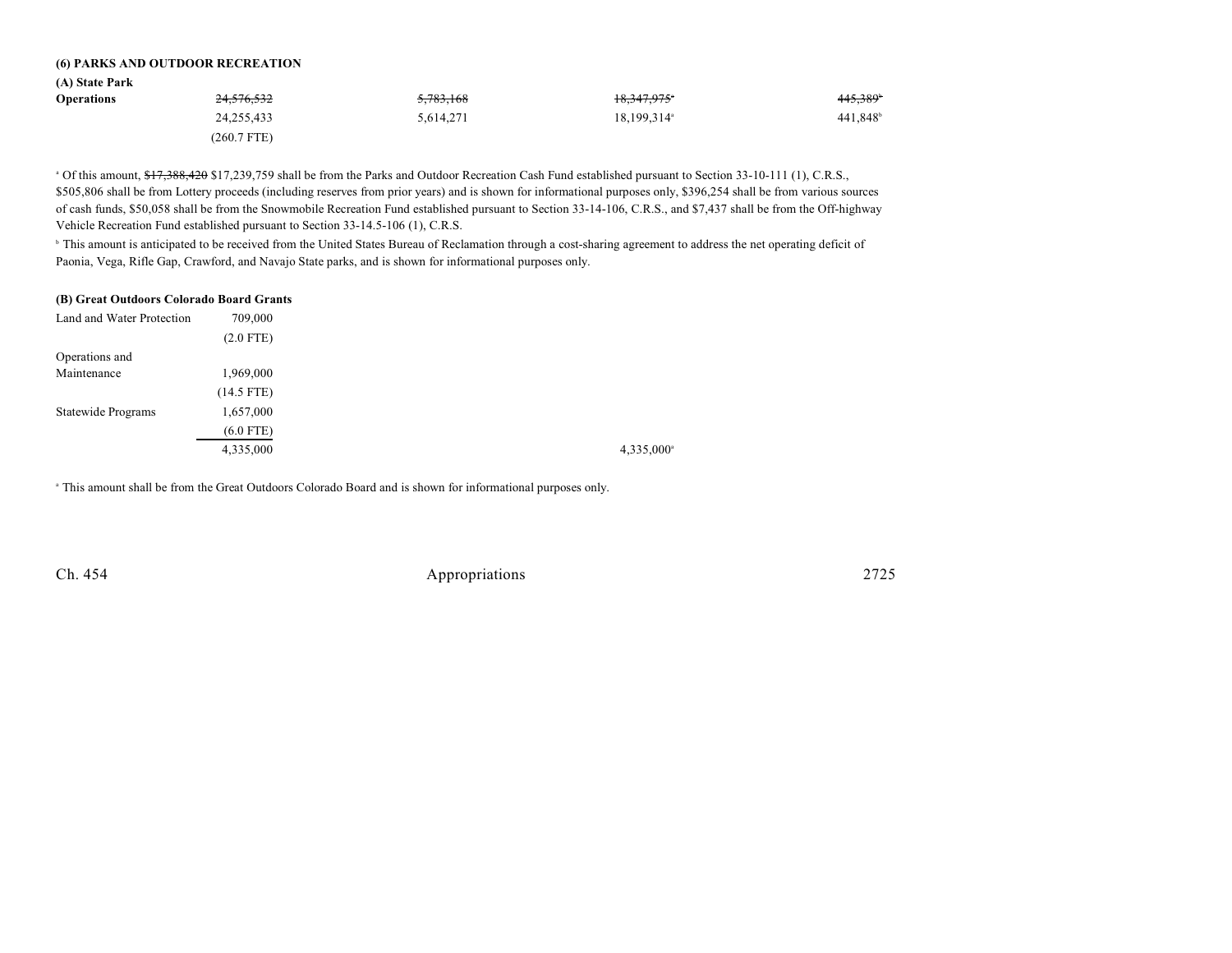|                                    |                           |              |                               |                                                | APPROPRIATION FROM          |                                       |                                |
|------------------------------------|---------------------------|--------------|-------------------------------|------------------------------------------------|-----------------------------|---------------------------------------|--------------------------------|
|                                    | ITEM &<br><b>SUBTOTAL</b> | <b>TOTAL</b> | <b>GENERAL</b><br><b>FUND</b> | <b>GENERAL</b><br><b>FUND</b><br><b>EXEMPT</b> | <b>CASH</b><br><b>FUNDS</b> | <b>REAPPROPRIATED</b><br><b>FUNDS</b> | <b>FEDERAL</b><br><b>FUNDS</b> |
| \$                                 |                           | \$           | \$                            | \$                                             | \$                          | \$                                    | \$                             |
| (C) Special Purpose                |                           |              |                               |                                                |                             |                                       |                                |
| Snowmobile Program                 | 1,003,878                 |              |                               |                                                | 1,003,878*                  |                                       |                                |
|                                    | 988,671                   |              |                               |                                                | 988,671 <sup>a</sup>        |                                       |                                |
|                                    | $(1.3$ FTE)               |              |                               |                                                |                             |                                       |                                |
| <b>River Outfitters Regulation</b> | 74,466                    |              |                               |                                                | 74,466 <sup>b</sup>         |                                       |                                |
| Off-highway Vehicle                |                           |              |                               |                                                |                             |                                       |                                |
| Program                            | 379,124                   |              |                               |                                                | 379,124°                    |                                       |                                |
|                                    |                           |              |                               |                                                | $(3.0$ FTE)                 |                                       |                                |
| Federal Grants                     | 518,516                   |              |                               |                                                |                             |                                       | 518,516 <sup>d</sup>           |
| S.B. 03-290 Enterprise             |                           |              |                               |                                                |                             |                                       |                                |
| Fund                               | 200,000                   |              |                               |                                                | 200,000 <sup>e</sup>        |                                       |                                |
| System Operations and              |                           |              |                               |                                                |                             |                                       |                                |
| Support                            | 735,000                   |              |                               |                                                | 735,000 <sup>f</sup>        |                                       |                                |
| <b>Connectivity at State Parks</b> | 370,000                   |              |                               |                                                | 370,000 <sup>f</sup>        |                                       |                                |
| Asset Management                   | 300,000                   |              |                               |                                                | 300,000 <sup>f</sup>        |                                       |                                |
| Law Enforcement                    |                           |              |                               |                                                |                             |                                       |                                |
| Equipment                          | 126,780                   |              |                               |                                                | 126,780 <sup>f</sup>        |                                       |                                |
| <b>Indirect Cost Assessment</b>    | 1,346,673                 |              |                               |                                                | 1,283,850 <sup>s</sup>      |                                       | $62,823^h$                     |
|                                    | 5,054,437                 |              |                               |                                                |                             |                                       |                                |
|                                    | 5,039,230                 |              |                               |                                                |                             |                                       |                                |

<sup>a</sup> This amount shall be from the Snowmobile Recreation Fund established pursuant to Section 33-14-106, C.R.S.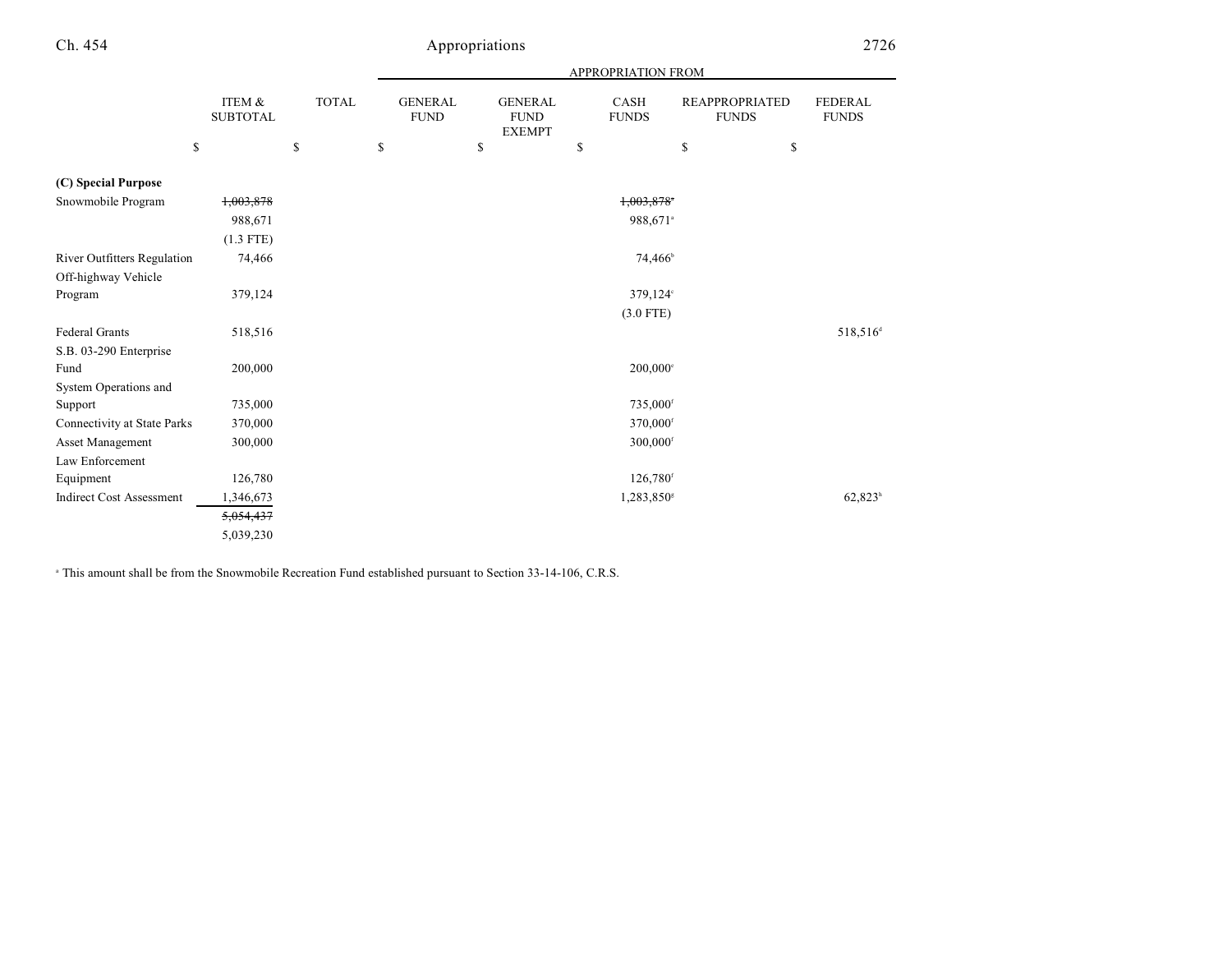- <sup>b</sup> This amount shall be from the River Outfitters Cash Fund established pursuant to Section 33-32-111, C.R.S.
- This amount shall be from the Off-highway Vehicle Recreation Fund established pursuant to Section 33-14.5-106 (1), C.R.S. <sup>c</sup>
- <sup>d</sup> This amount reflects funds anticipated to be received from the United States Coast Guard and is shown for informational purposes only.
- This amount shall be from the Parks and Outdoor Recreation Cash Fund established pursuant to Section 33-10-111 (1), C.R.S.
- <sup>r</sup> These amounts shall be from lottery proceeds (including reserves from prior years) and are shown for informational purposes.
- <sup>g</sup> This amount shall be from the Parks and Outdoor Recreation Cash Fund established pursuant to Section 33-10-111 (1), C.R.S.
- <sup>h</sup> This amount reflects anticipated funds from the United States Coast Guard and the Bureau of Reclamation and is shown for informational purposes only.

### 33,965,969 33,629,663

#### **(7) COLORADO WATER CONSERVATION BOARD**

| (A) Administration            |              |
|-------------------------------|--------------|
| Personal Services             | 2,939,094    |
|                               | 2,880,293    |
|                               | $(31.0$ FTE) |
| <b>Operating Expenses</b>     | 100,027      |
|                               | 99,849       |
| <b>Interstate Compacts</b>    | 350,337      |
|                               | 350,182      |
| Western States Water          |              |
| Council Dues                  | 27,500       |
| <b>River Decision Support</b> |              |
| Systems                       | 534,728      |
|                               | $(5.0$ FTE)  |
|                               | 3,951,686    |
|                               | 3,892,552    |
|                               |              |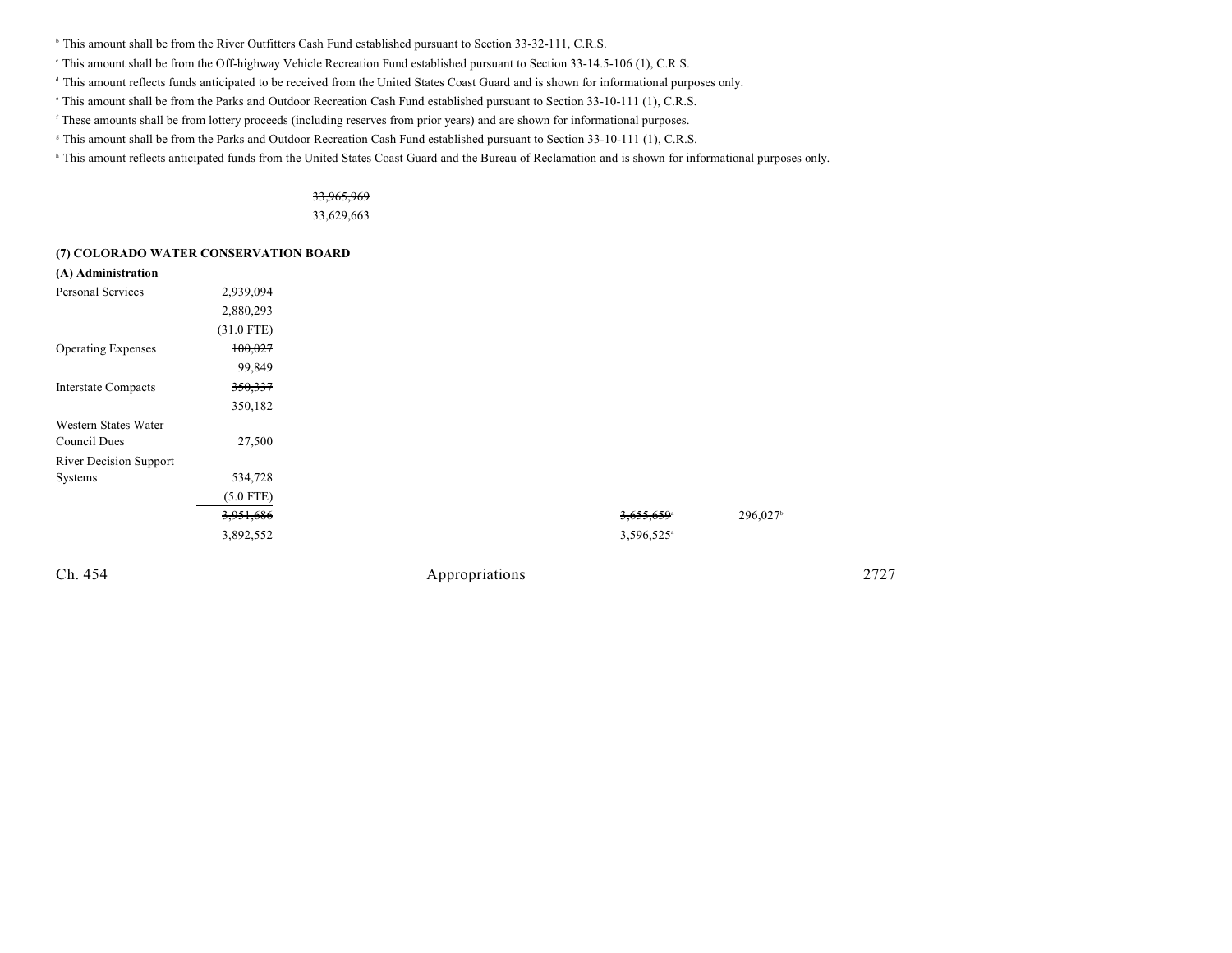|                           |              |                               | <b>APPROPRIATION FROM</b> |                             |                                       |                         |  |  |  |  |
|---------------------------|--------------|-------------------------------|---------------------------|-----------------------------|---------------------------------------|-------------------------|--|--|--|--|
| ITEM &<br><b>SUBTOTAL</b> | <b>TOTAL</b> | <b>GENERAL</b><br><b>FUND</b> | GENERAL<br><b>FUND</b>    | <b>CASH</b><br><b>FUNDS</b> | <b>REAPPROPRIATED</b><br><b>FUNDS</b> | FEDERAL<br><b>FUNDS</b> |  |  |  |  |
|                           |              |                               | <b>EXEMPT</b>             |                             |                                       |                         |  |  |  |  |
|                           |              |                               |                           |                             |                                       |                         |  |  |  |  |

<sup>a</sup> Of this amount, \$3,611,909 \$3,552,775 shall be from reserves in the Colorado Water Conservation Board Construction Fund established pursuant to Section 37-60-121 (1) (a), C.R.S., and from indirect cost recoveries, and \$43,750 shall be from the Operational Account of the Severance Tax Trust Fund established pursuant to Section 39-29-109 (1) (a) (II), C.R.S.

 $\mu$  This amount shall be from the Wildlife Cash Fund established pursuant to Section 33-1-112 (1), C.R.S.

### **(B) Special Purpose**

| <b>Intrastate Water</b>         |             |                        |         |
|---------------------------------|-------------|------------------------|---------|
| Management and                  |             |                        |         |
| Development                     | 470,980     | 470,980*               |         |
|                                 | 470,679     | 470,679 <sup>a</sup>   |         |
| Federal Emergency               |             |                        |         |
| Management Assistance           | 146,120     | 13,941 <sup>a</sup>    | 132,179 |
|                                 | $(2.0$ FTE) |                        |         |
| Weather Modification            | 25,000      | $25,000^{\circ}$       |         |
| Water Conservation              |             |                        |         |
| Program                         | 270,548     | $270,548$ <sup>*</sup> |         |
|                                 | 246,439     | 246,439 <sup>a</sup>   |         |
|                                 |             | $(4.0$ FTE)            |         |
| H.B. 05-1254 Water              |             |                        |         |
| <b>Efficiency Grant Program</b> | 600,029     | 600,029                |         |
|                                 | 560,369     | 560,369 <sup>c</sup>   |         |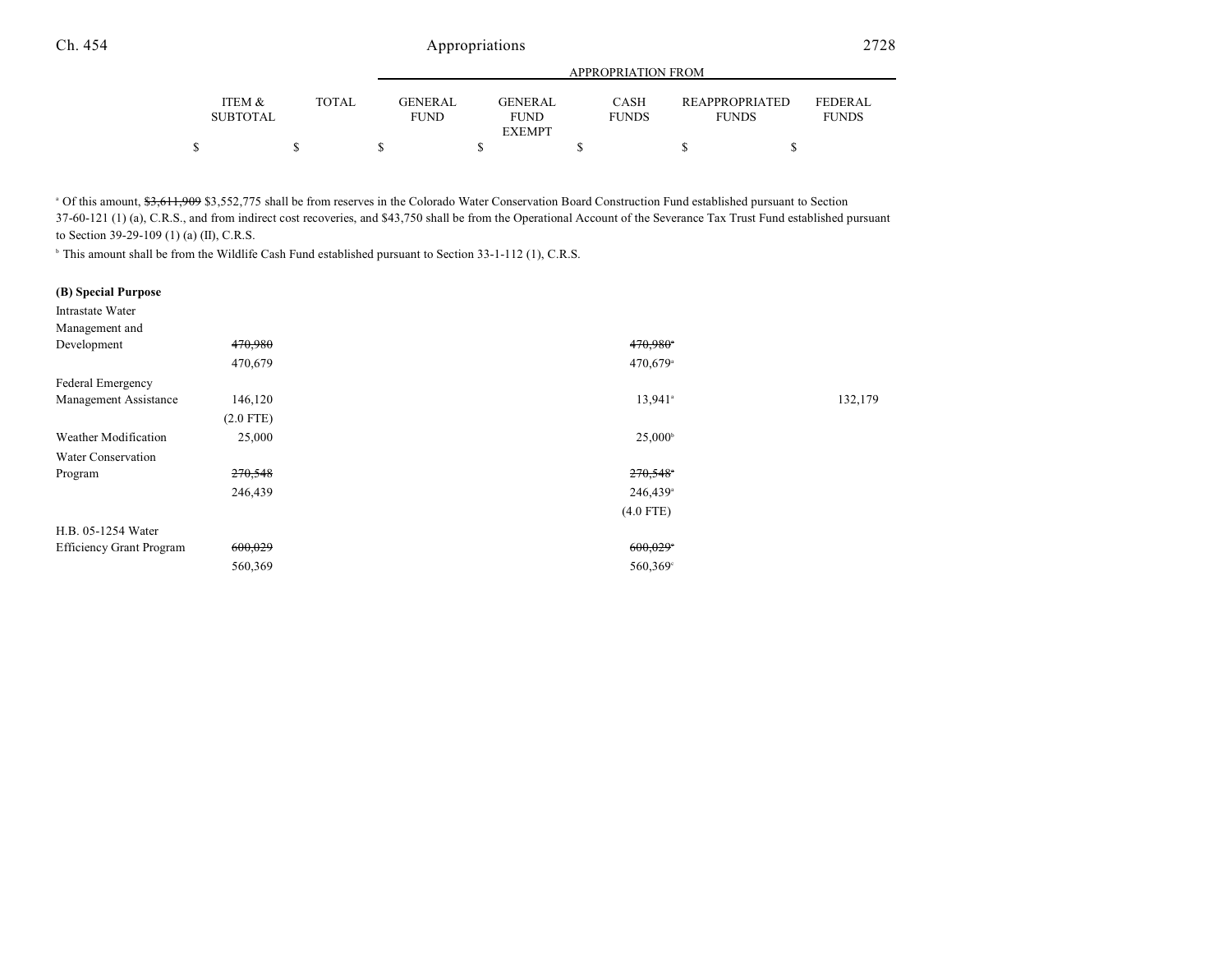| 1,275,500 | 1,275,500 <sup>d</sup> |             |
|-----------|------------------------|-------------|
| 1,113,995 | 1,113,995 <sup>d</sup> |             |
|           | $(3.7$ FTE)            |             |
|           |                        |             |
| 238,598   | 238,598                |             |
| 238,166   | 238,166 <sup>e</sup>   |             |
|           | $(1.0$ FTE)            |             |
|           |                        |             |
| 119,942   | 119,942 <sup>f</sup>   |             |
| 461,627   | 455,380 <sup>a</sup>   | 6,247       |
| 4,722,339 |                        |             |
| 4,657,837 |                        |             |
|           |                        | $(1.0$ FIE) |

 $(1.0 \text{ F})$ 

<sup>a</sup> These amounts shall be from the Colorado Water Conservation Board Construction Fund established pursuant to Section 37-60-121 (1) (a), C.R.S.

<sup>b</sup> This amount shall be from weather modification permit fees pursuant to Section 36-20-113, C.R.S.

<sup>e</sup> This amount shall be from the Water Efficiency Grant Program Cash Fund created in Section 37-60-126 (12) (a), C.R.S.

<sup>d</sup> These amounts shall be from the Operational Account of the Severance Tax Trust Fund established pursuant to Section 39-29-109 (1) (a) (II), C.R.S.

This amount shall be from the Fish and Wildlife Resources Fund established pursuant to Section 37-60-121 (6), C.R.S.

<sup>f</sup> This amount shall be from the Colorado Watershed Protection Fund, established pursuant to Section 39-22-2403 (1) C.R.S.

8,674,025

8,550,389

| <b>(8) WATER RESOURCES DIVISION</b> |                       |                |                      |      |
|-------------------------------------|-----------------------|----------------|----------------------|------|
| Personal Services                   | <del>18,765,529</del> | 18,250,306     | 515,223 <sup>a</sup> |      |
|                                     | 18,348,072            | 17,832,849     |                      |      |
| Ch. 454                             |                       | Appropriations |                      | 2729 |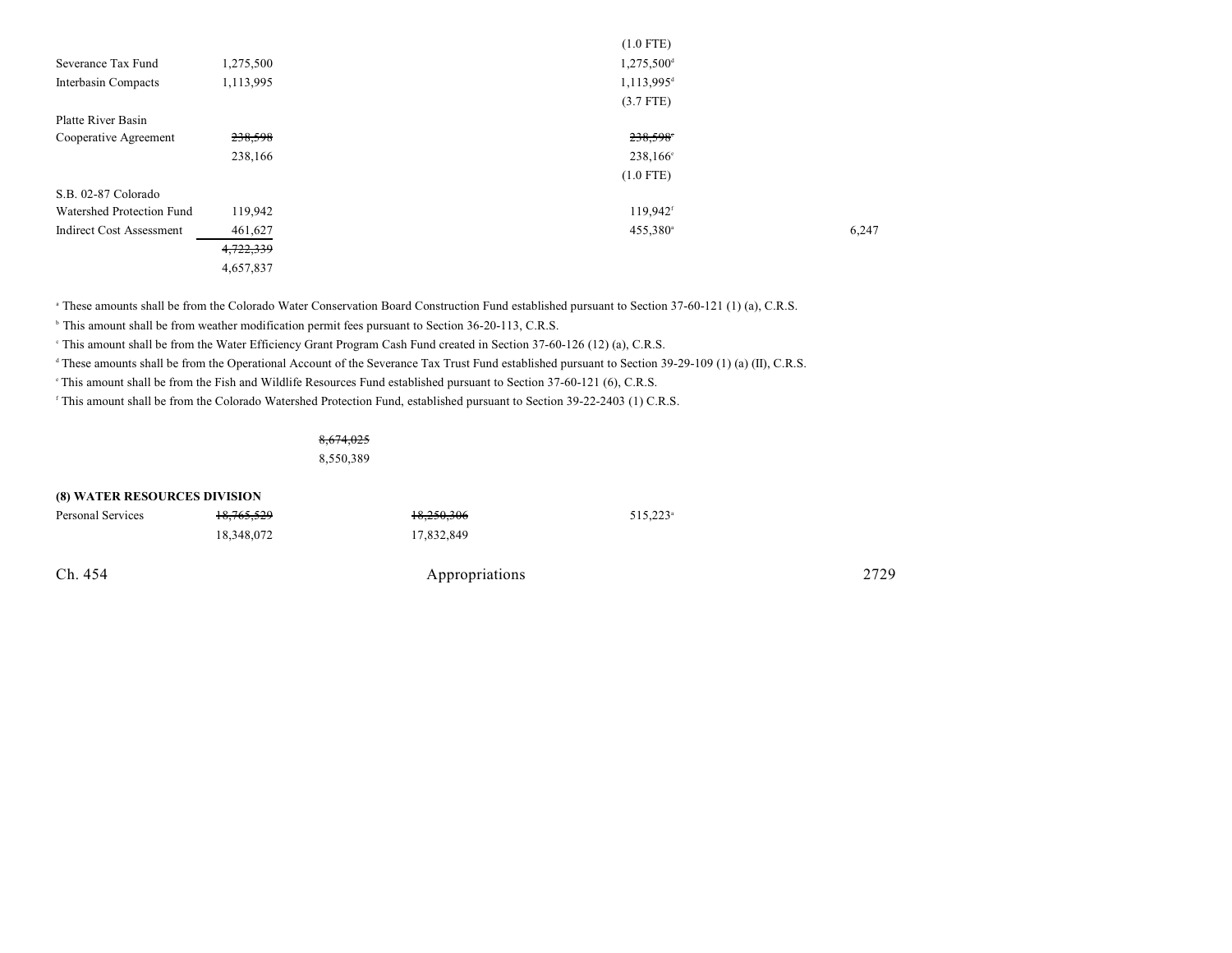|                            |                           |       | APPROPRIATION FROM            |                                                |    |                             |                                       |                         |  |
|----------------------------|---------------------------|-------|-------------------------------|------------------------------------------------|----|-----------------------------|---------------------------------------|-------------------------|--|
|                            | ITEM &<br><b>SUBTOTAL</b> | TOTAL | <b>GENERAL</b><br><b>FUND</b> | <b>GENERAL</b><br><b>FUND</b><br><b>EXEMPT</b> |    | <b>CASH</b><br><b>FUNDS</b> | <b>REAPPROPRIATED</b><br><b>FUNDS</b> | FEDERAL<br><b>FUNDS</b> |  |
| \$                         |                           | \$    | \$<br>\$                      |                                                | \$ |                             | \$                                    | \$                      |  |
|                            | $(263.6$ FTE)             |       |                               |                                                |    |                             |                                       |                         |  |
| <b>Operating Expenses</b>  | 1,540,479                 |       | 1,045,971                     |                                                |    | 494,508*                    |                                       |                         |  |
|                            | 1,456,384                 |       | 932,876                       |                                                |    | 523,508 <sup>a</sup>        |                                       |                         |  |
| <b>Interstate Compacts</b> | 76,002                    |       | 76,002                        |                                                |    |                             |                                       |                         |  |
| Republican River Compact   |                           |       |                               |                                                |    |                             |                                       |                         |  |
| Compliance                 | 316,744                   |       | 316,744                       |                                                |    |                             |                                       |                         |  |
|                            | 297,736                   |       | 203,736                       |                                                |    | 94,000 <sup>s</sup>         |                                       |                         |  |
|                            | $(4.7$ FTE)               |       |                               |                                                |    |                             |                                       |                         |  |
| Satellite Monitoring       |                           |       |                               |                                                |    |                             |                                       |                         |  |
| System                     | 369,049                   |       | 254,160                       |                                                |    | 114,889*                    |                                       |                         |  |
|                            | 367,942                   |       | 205,053                       |                                                |    | 162,889 <sup>b</sup>        |                                       |                         |  |
|                            | $(2.0$ FTE)               |       |                               |                                                |    |                             |                                       |                         |  |
| Augmentation of Water for  |                           |       |                               |                                                |    |                             |                                       |                         |  |
| Sand and Gravel Extraction | 44,400                    |       |                               |                                                |    | 44,400°                     |                                       |                         |  |
| Dam Emergency Repair       | 50,000                    |       |                               |                                                |    | $50,000$ <sup>d</sup>       |                                       |                         |  |
| Federal Grant              | 84,000                    |       |                               |                                                |    |                             |                                       | 84,000°                 |  |
| River Decision Support     |                           |       |                               |                                                |    |                             |                                       |                         |  |
| Systems                    | 379,255                   |       |                               |                                                |    | $379,255$ <sup>+</sup>      |                                       |                         |  |
|                            | 346,286                   |       |                               |                                                |    | 346,286 <sup>d</sup>        |                                       |                         |  |
|                            |                           |       |                               |                                                |    | $(4.0$ FTE)                 |                                       |                         |  |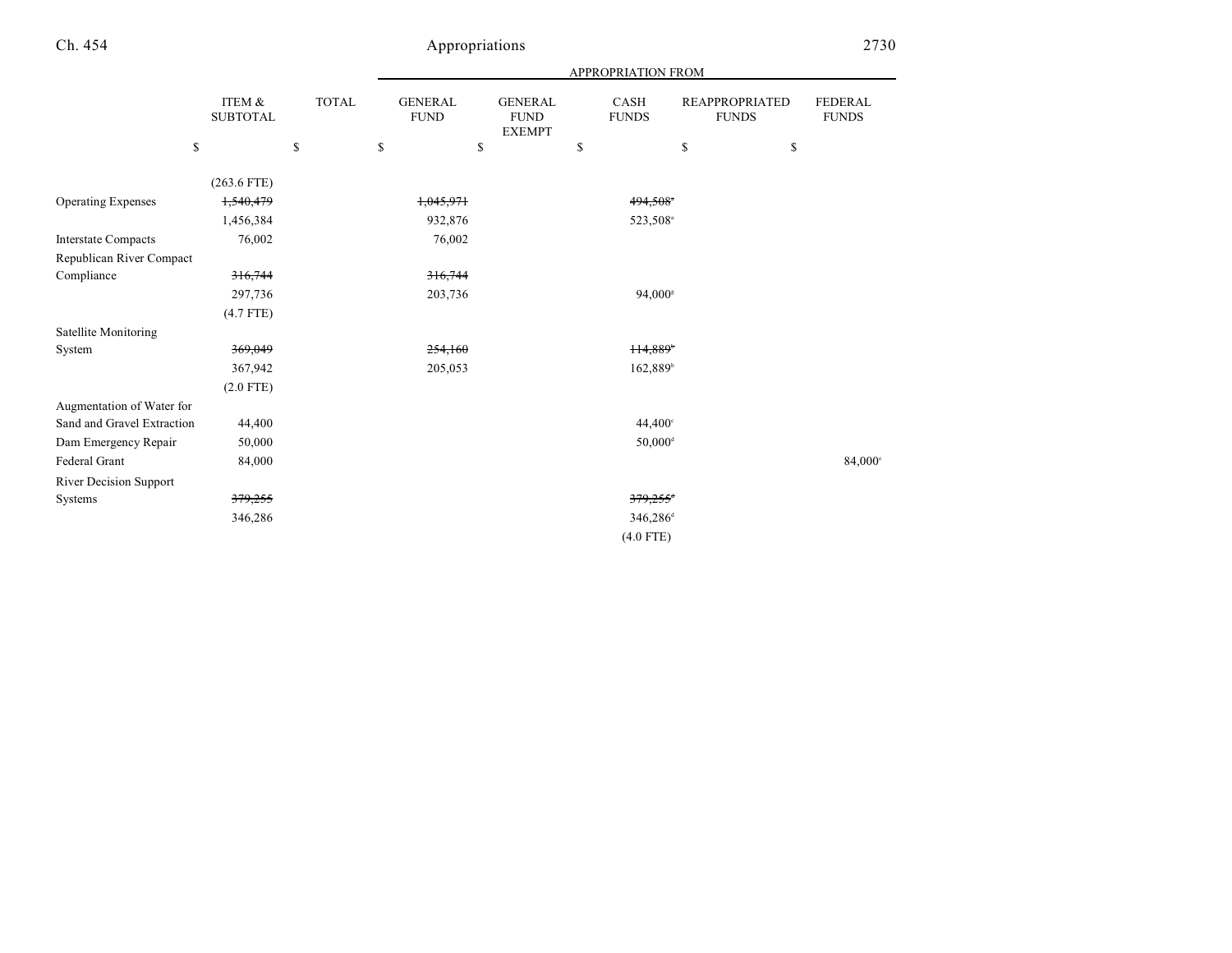| 61,589     | 61,589 <sup>f</sup>   |     |
|------------|-----------------------|-----|
|            |                       |     |
| 1,489      | 1,489 <sup>s</sup>    |     |
| 56,670     | $56,062$ <sup>h</sup> | 608 |
| 21,745,206 |                       |     |
|            |                       |     |

21,190,570

<sup>a</sup> Of these amounts, \$586,206 \$615,206 shall be from the Division of Water Resources Ground Water Management Cash Fund established pursuant to Section 37-80-111.5 (1) (d), C.R.S., \$363,483 shall be from the Well Inspection Cash Fund established pursuant to Section 37-80-111.5 (1) (d), C.R.S., and \$60,042 shall be from other various sources of cash funds, including indirect cost recoveries.

<sup>b</sup> This amount shall be from the Satellite Monitoring System Cash Fund established pursuant to Section 37-80-111.5 (1) (c), C.R.S.

<sup>e</sup> This amount shall be from the Gravel Pit Lakes Augmentation Fund established pursuant to Section 37-90-137 (11) (f), C.R.S.

<sup>d</sup> These amounts shall be from the Colorado Water Conservation Board Construction Fund established pursuant to Section 37-60-121 (1) (a), C.R.S.

This amount reflects funds anticipated to be received from the United States Bureau of Reclamation and from the Federal Emergency Management Agency, and is shown for informational purposes only.

<sup>f</sup> This amount shall be from the Division of Water Resources Ground Water Management Cash Fund established pursuant to Section 37-80-111.5 (1) (d), C.R.S.

<sup>8</sup> This amount THESE AMOUNTS shall be from the Well Enforcement Cash Fund created pursuant to Section 37-90-111.5 (5) (b), C.R.S.

<sup>h</sup> Of this amount, \$37,150 shall be from various sources of cash funds, and \$18,912 shall be from reserves in the Colorado Water Conservation Board Construction Fund established pursuant to Section 37-60-121 (1) (a), C.R.S.

#### **(9) DIVISION OF WILDLIFE**

#### **(A) Division Operations**

| (1) Director's Office | 2,048,629    |
|-----------------------|--------------|
|                       | 1.953.750    |
|                       | $(18.0$ FTE) |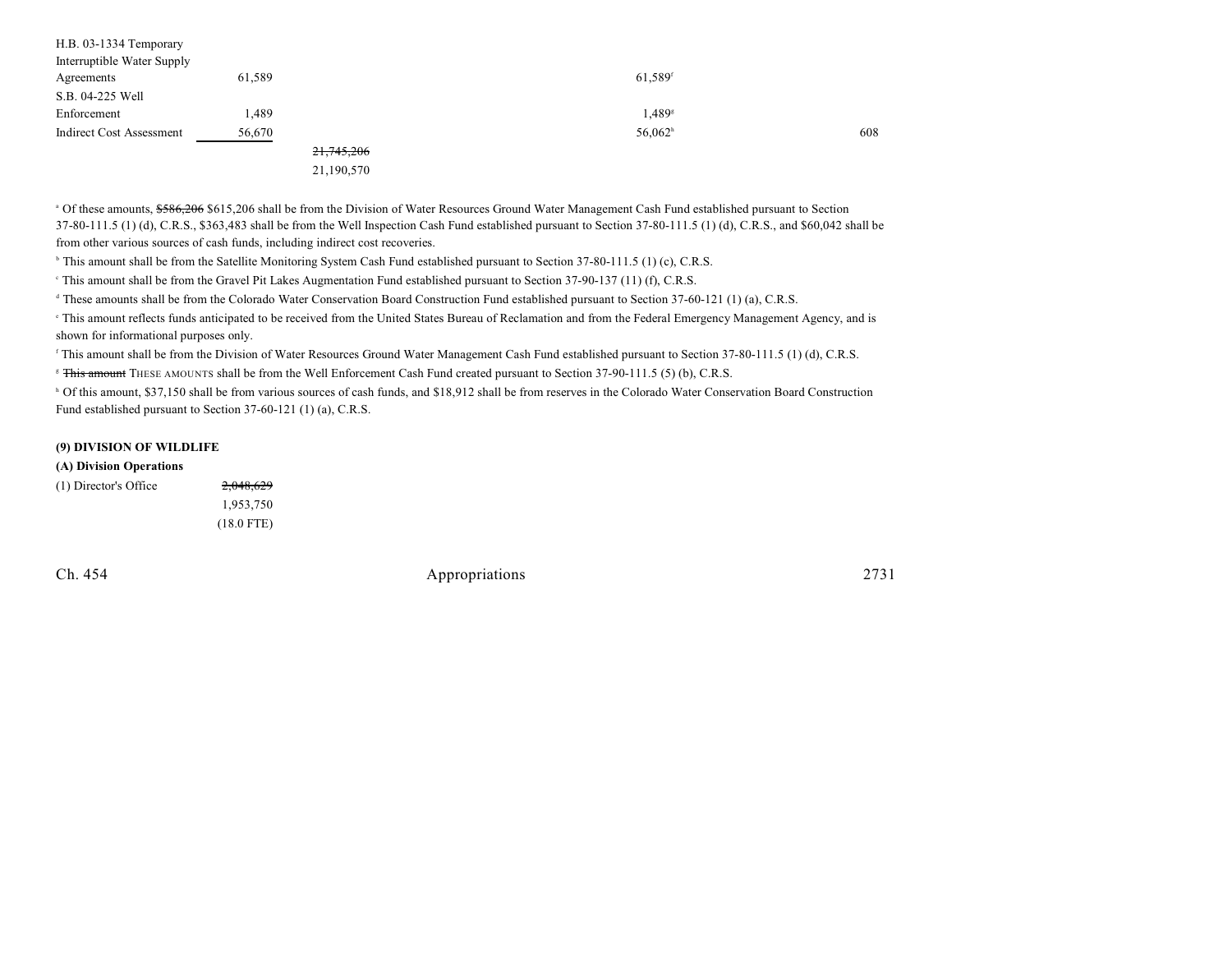|                         |                           |              | <b>APPROPRIATION FROM</b>     |    |                                                |    |                         |                                       |                                |
|-------------------------|---------------------------|--------------|-------------------------------|----|------------------------------------------------|----|-------------------------|---------------------------------------|--------------------------------|
|                         | ITEM &<br><b>SUBTOTAL</b> | <b>TOTAL</b> | <b>GENERAL</b><br><b>FUND</b> |    | <b>GENERAL</b><br><b>FUND</b><br><b>EXEMPT</b> |    | CASH<br><b>FUNDS</b>    | <b>REAPPROPRIATED</b><br><b>FUNDS</b> | <b>FEDERAL</b><br><b>FUNDS</b> |
|                         | \$                        | \$           | \$                            | \$ |                                                | \$ |                         | \$<br>\$                              |                                |
| (2) Wildlife Management | 63,387,101                |              |                               |    |                                                |    |                         |                                       |                                |
|                         | 62,138,016                |              |                               |    |                                                |    |                         |                                       |                                |
|                         | $(554.4$ FTE)             |              |                               |    |                                                |    |                         |                                       |                                |
| (3) Technical Services  | 6,516,885                 |              |                               |    |                                                |    |                         |                                       |                                |
|                         | 6,515,543                 |              |                               |    |                                                |    |                         |                                       |                                |
|                         | $(61.0$ FTE)              |              |                               |    |                                                |    |                         |                                       |                                |
| (4) Information         |                           |              |                               |    |                                                |    |                         |                                       |                                |
| Technology              | 2,893,500                 |              |                               |    |                                                |    |                         |                                       |                                |
|                         | 2,885,190                 |              |                               |    |                                                |    |                         |                                       |                                |
|                         | $(18.0$ FTE)              |              |                               |    |                                                |    |                         |                                       |                                |
|                         | 74,846,115                |              |                               |    |                                                |    | 64,446,583 <sup>*</sup> |                                       | 10,399,532                     |
|                         | 73,492,499                |              |                               |    |                                                |    | 63,092,967 <sup>a</sup> |                                       |                                |

<sup>a</sup> Of this amount, \$55,926,583 \$54,572,967 shall be from the Wildlife Cash Fund established pursuant to Section 33-1-112 (1), C.R.S., \$6,200,000 shall be from the Great Outdoors Colorado Board and is shown for information purposes only, \$1,100,000 shall be from the Wildlife Management Public Education Fund established pursuant to Section 33-1-112 (3.5) (a), C.R.S., \$555,000 shall be from subscription revenues from Colorado Outdoors Magazine, \$500,000 shall be from voluntary contributions to the Nongame and Endangered Wildlife Cash Fund pursuant to Sections 39-22-702 and 703, C.R.S., \$150,000 shall be from cash grants and donations, and \$15,000 shall be from the Federal Aid Projects Income Fund.

#### **(B) Special Purpose**

Wildlife Commission Discretionary Fund 160,000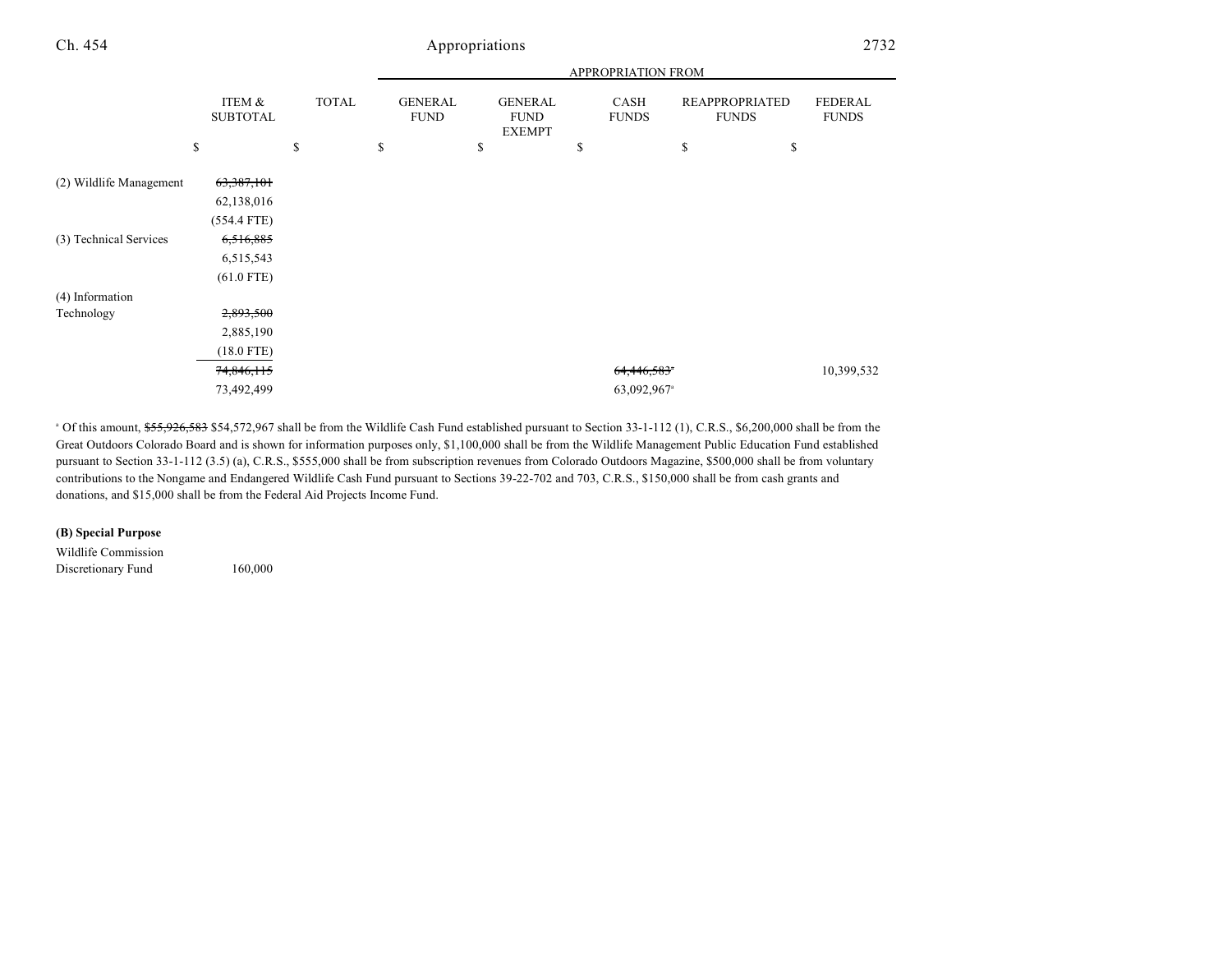| Game Damage Claims and          |           |
|---------------------------------|-----------|
| Prevention                      | 1,050,000 |
| <b>Instream Flow Program</b>    | 296,027   |
| Habitat Partnership             |           |
| Program                         | 2,500,000 |
| <b>Indirect Cost Assessment</b> | 3,413,878 |
|                                 | 7,419,905 |

<sup>a</sup> Of this amount, \$4,919,905 shall be from the Wildlife Cash Fund established pursuant to Section 33-1-112 (1), C.R.S., and \$2,500,000 shall be from the Habitat Partnership Cash Fund created pursuant to Section 33-1-112 (8) (a), C.R.S.

## 82,266,020 80,912,404

### **TOTALS PART XIV**

**(NATURAL**

| <b>RESOURCES)</b> | <del>\$209,672,063</del> | \$32,095,945 | <del>\$152,844,574</del> * | <del>\$7,374,280</del> | \$17,357,264 |
|-------------------|--------------------------|--------------|----------------------------|------------------------|--------------|
|                   | \$206,044,139            | \$31,057,499 | $$150,275,579^{\circ}$     | \$7,377,769            | \$17,333,292 |

<sup>a</sup> This amount includes \$12,112,079 \$11,506,244 from the Operational Account of the Severance Tax Trust Fund established pursuant to Section 39-29-102 (1) (a) (II), C.R.S., including \$1,370,295 \$1,389,861 in the Executive Director's Office which is shown as being from various sources of cash funds.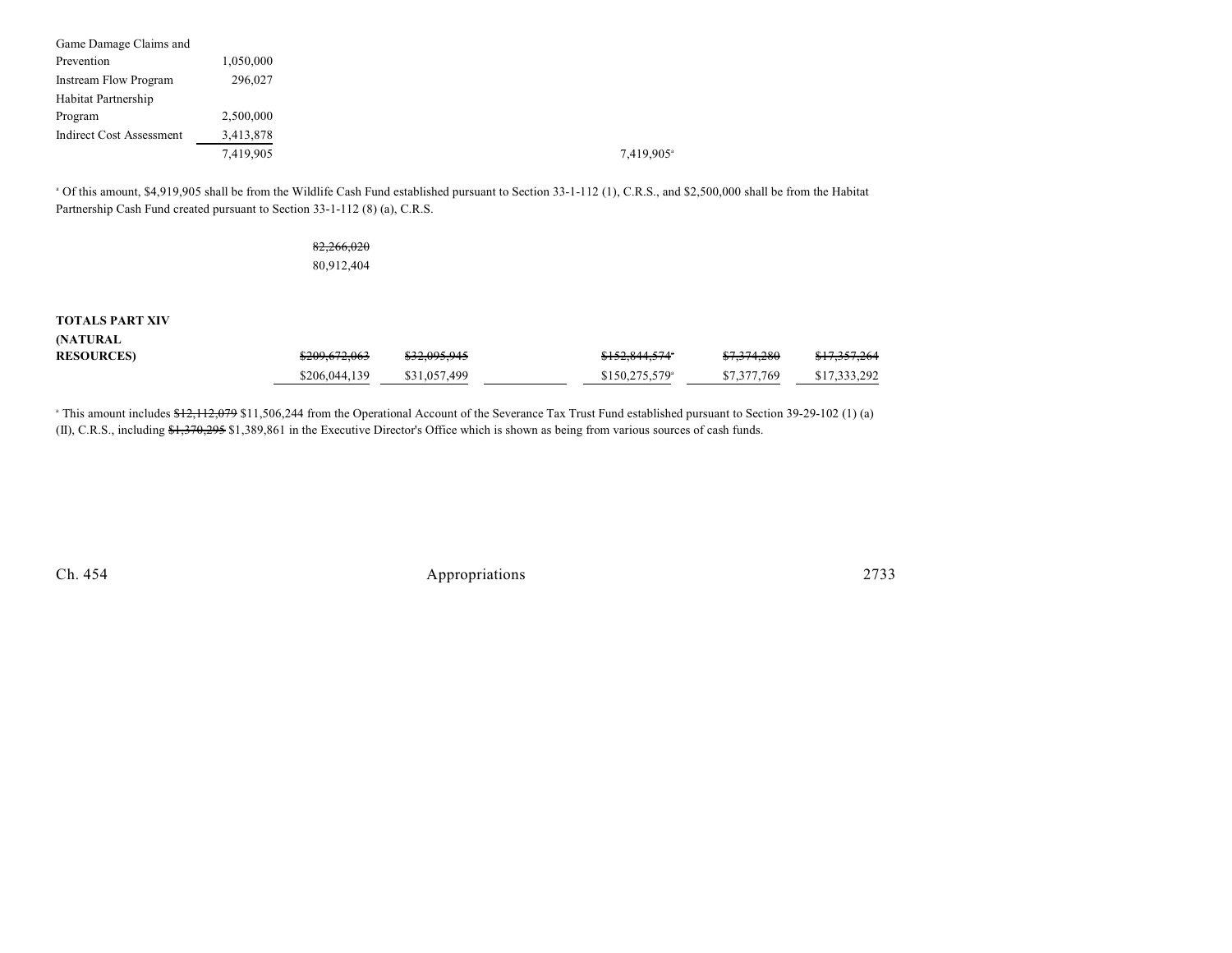**FOOTNOTES** -- The following statements are referenced to the numbered footnotes throughout section 2.

- 49 Department of Natural Resources, Division of Reclamation, Mining, and Safety, Inactive Mines, Mine Site Reclamation -- It is the intent of the General Assembly that these funds shall remain available until completion of the project or the close of FY 2010-11, whichever comes first. At project completion or the end of the three-year period, any unexpended balances shall revert to the Operation Account of the Severance Tax Trust Fund from which they were appropriated.
- 50 Department of Natural Resources, Division of Reclamation, Mining, and Safety, Inactive Mines, Reclamation of Forfeited Mine Sites -- It is the intent of the General Assembly that the appropriation to this line item remain available until the completion of the project or the close of FY 2010-11, whichever comes first. At project completion or the end of the three-year period, any unexpended amount shall revert to the Operational Account of the Severance Tax Trust Fund, from which this appropriation was made.
- 51 Department of Natural Resources, Oil and Gas Conservation Commission, Emergency Response -- It is the intent of the General Assembly that funding for this line item be expended in the event that there is an oil and gas related emergency under the jurisdiction of the Oil and Gas Conservation Commission. The purpose of this funding is for investigation, prevention, monitoring, and mitigation of circumstances which are caused by or are alleged to be associated with oil and gas activities and which call for immediate action by the Oil and Gas Conservation Commission. An emergency creates a threat to public health, safety, or welfare or to the environment as proclaimed by the Oil and Gas Conservation Commission Director and approved by order of the Oil and Gas Conservation Commission.
- 52 Department of Natural Resources, Oil and Gas Conservation Commission, Special Environmental Protection and Mitigation Studies -- It is the intent of the General Assembly that funding for this line item be used for special environmental protection and mitigation studies including, but not limited to gas seepage mitigation studies, outcrop monitoring studies, soil gas surveys in the vicinity of plugged orphaned wells, and baseline water quality and subsequent follow-up studies.